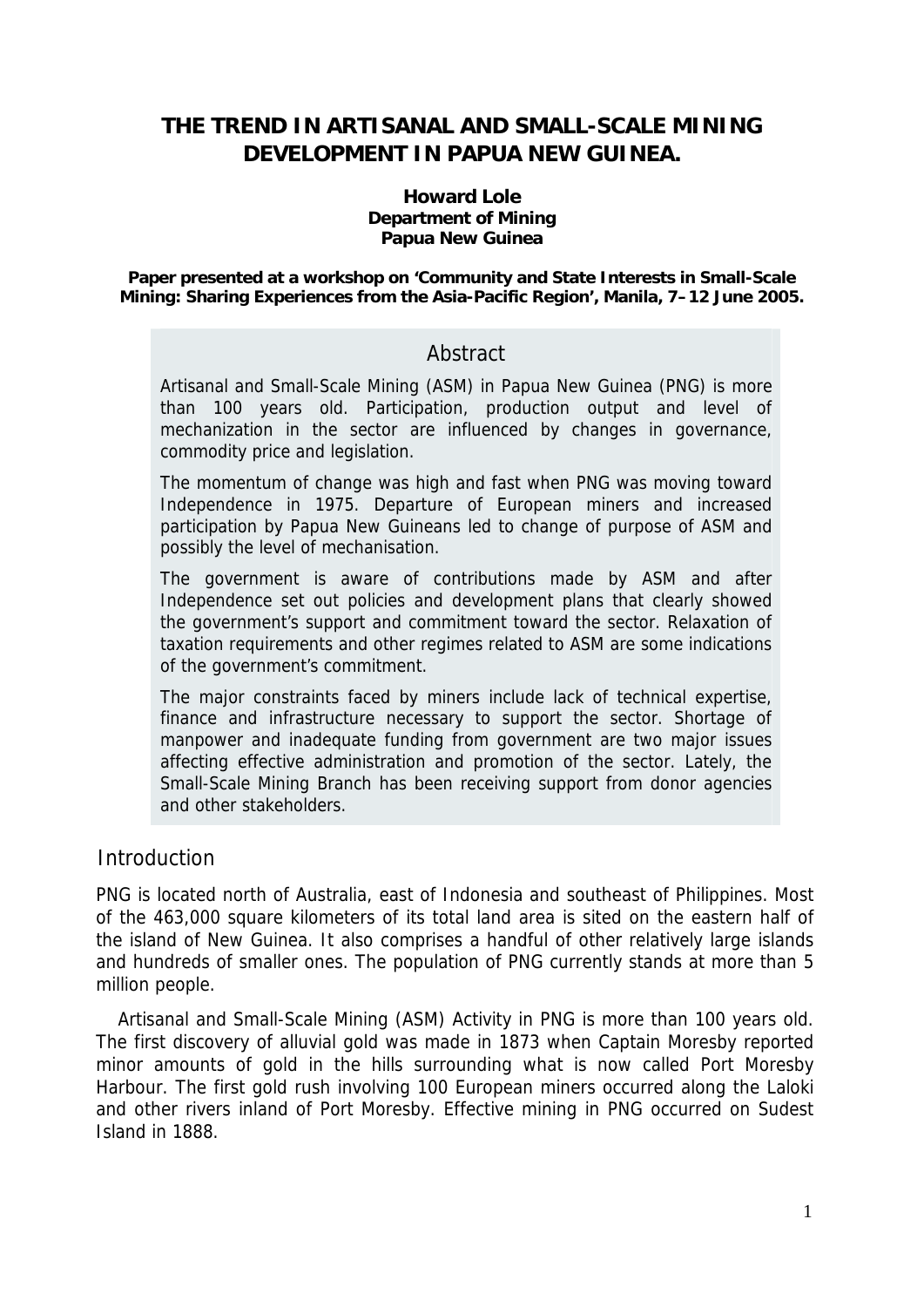This paper briefly highlights the development trend of the sector over the last 100 years. It then outlines the PNG Government policy statement regarding the sector. How that policy is translated into Legislation and Administration mechanism is briefly explained as well.

Different stakeholders evolved in PNG over the years in resource development, including artisanal and small-scale mining. The paper also identifies those stakeholders and their interests. It further highlights the current practice and problems faced by the sector as the result of the interaction between the various stakeholders.

Furthermore, key beneficiaries of ASM are identified and the benefits together with undesirable effects caused by ASM activities are stated. The paper finally identifies the key issues that are hindering expansion and sustaining of the sector. It then gives a brief account of donor funded projects currently initiated by the Department of Mining that are targeted to addressing those key issues.

### Small-Scale Mining Development in Papua New Guinea

ASM in PNG involves alluvial gold mining. The first recorded alluvial gold discovery was made in 1873. Mining involving 100 Europeans occurred in 1877 along the Laloki area outside Port Moresby. However, payable mining was first realized on Sudest Island in1888.

The Morobe Goldfields was the single biggest ASM activity in the history of PNG. The gold rush commenced in 1922 mostly involving Europeans. It consisted of mining for lodes and alluvial in the Bulolo Valley. The Bulolo Gold Dredging Company operated 8 large dredges from 1932-1965, reaching a peak production of 8.5 tonnes per year in1942. The total gold production from 1922-1977 is estimated to be about 117 tonnes. The Wau-Bulolo Area, site of the Morobe Goldfields, is still the main center for ASM activity in PNG.

Ambitious explorers and prospectors were some of the first people to enter the hinterland and outer islands of PNG in search of gold, thus the birth of civilization in PNG. Most of these early explorers' discoveries have now become the country's alluvial gold districts and also homes to some of PNG's premier mines.

Europeans had the advance over the natives who cared less about the yellow stone. The natives were comfortable with the ration and other goods offered as payment for their labour. However, things then changed when natives first went into mining on their own accord in 1949 (Mines Dept. Annual Report, 1949) in the Wanion River, Markham, Morobe Province.

Most European miners surrendered their mining leases and claims to Papua New Guineans during the late 1960s to early 1970s. During this period, PNG was preparing for Independence. However, other miners abandoned their leases long before that period presumably due to decline of gold grade and remoteness.

The departure of most European miners and its colonial administration led to many changes in the ASM sector. The purpose of ASM changed from being a commercial activity to one that would sustain livelihood of the rural community. The level of mechanization and production dropped as well. However, the number of national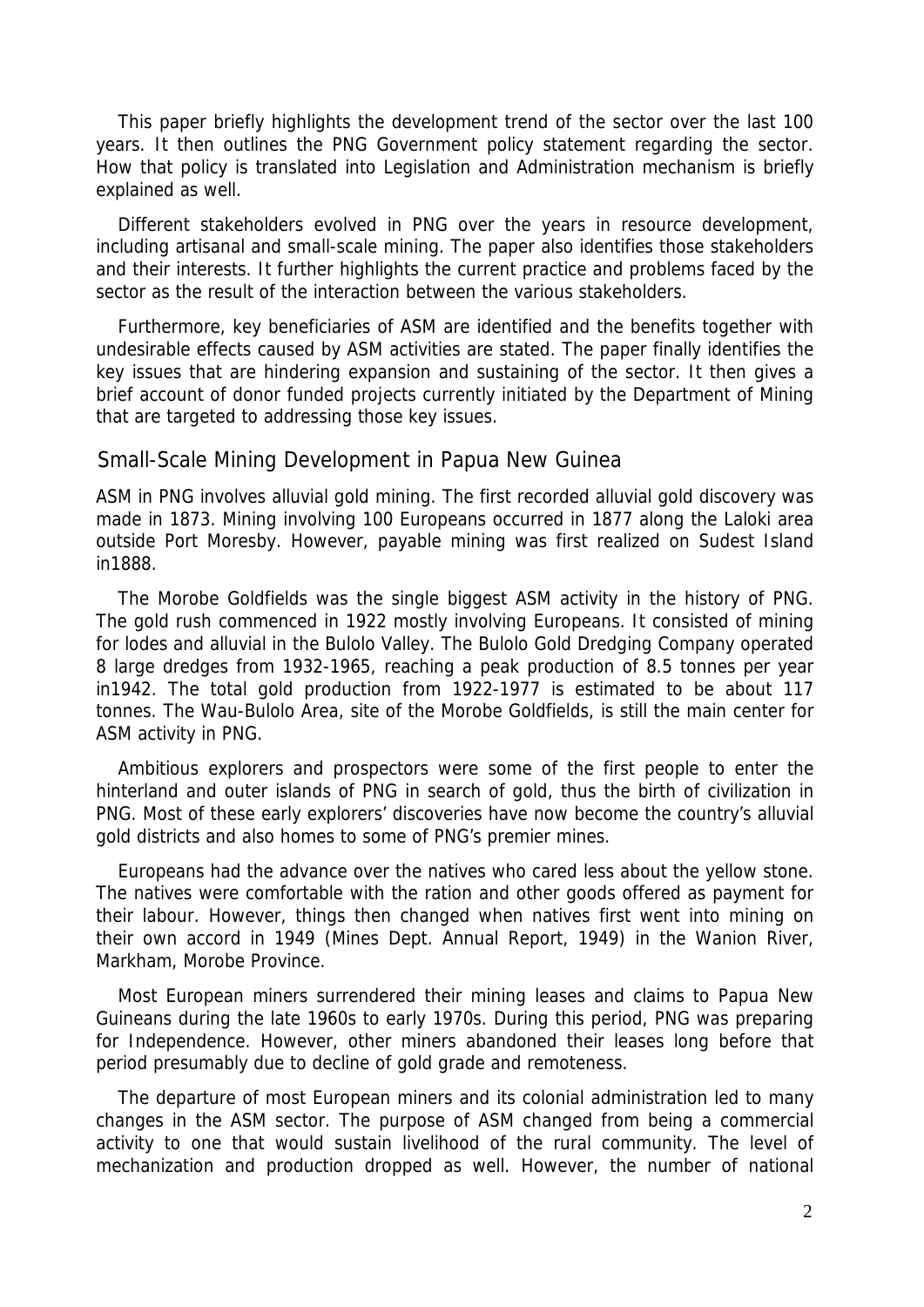miners increased. They mostly equipped themselves with very simple mining techniques. In the 1980s, the Papua New Guinean mining population reached 3,500 and produced 8,000 ounces of gold. Today the population is estimated to be well over 60,000 and producing more than 60,000 ounces of gold a year.

The colonial administration played an important role in promoting ASM as an alternate economic activity for the rural places with less or no income sources. Government geologists identified and recommended potential alluvial gold deposits to miners. They were also involved in attending to land matters following change of attitudes from local people. These roles are continued by the Small-Scale Mining Branch of Department of Mining.

#### Government Policy Statement

About 80 per cent of the 5 million population of PNG is rural based whose livelihood is sustained through subsistence farming activities. The contribution of the rural population to the national economy is insignificant. Therefore, the PNG Government in its original Eight Point Plan emphasizes rural development with participation by PNG citizens.

The government is committed to develop the ASM sector in PNG. ASM was included in the Medium Term Development Strategy for the period covering 1997-2002. Specific policy statement relating to ASM was also mentioned in the Five Year Development Plan for 1989-1993. The present government's export driven policy also places Mining generally and ASM in a favourable position.

However, funding to Department of Mining, the government agency responsible for developing and promoting the sector is minimal. The Small-Scale Mining Branch that is designated to look after the affairs of ASM is critically understaffed. The budgetary allocation is just sufficient to man the office. There is no fund available for outreach activities and field patrols.

### Legislation and Administration

1992 Mining Act and Mining (Safety) Act are the two main legislations governing the PNG mining sector. ASM activity is legally recognized in these Acts. The Mining Act provides for two tenements, namely, Alluvial Mining Lease (AML) and Mining Lease (ML) that are applicable for ASM.

Alluvial Mining Lease (AML) is restricted to traditional landowners. The law allows for mining without AML if the ASM activity is undertaken using non-mechanised techniques, provided that the miner is a customary landowner. AML is restricted to a size of 5 hectares and can only be undertaken within 20 m of river courses. AML is meant for landowners and only non-mechanised and semi-mechanised techniques are applicable.

However, landowners do take out more than one 5 hectare Alluvial Mining Leases to avoid paying high application fees and security deposits if they were to apply for Mining Leases. They later engage contract miners to develop the leases. Through such arrangements the leaseholder (landowner) settles for 10-15 per cent of the total gold production. This practice is common in the Wau-Bulolo area.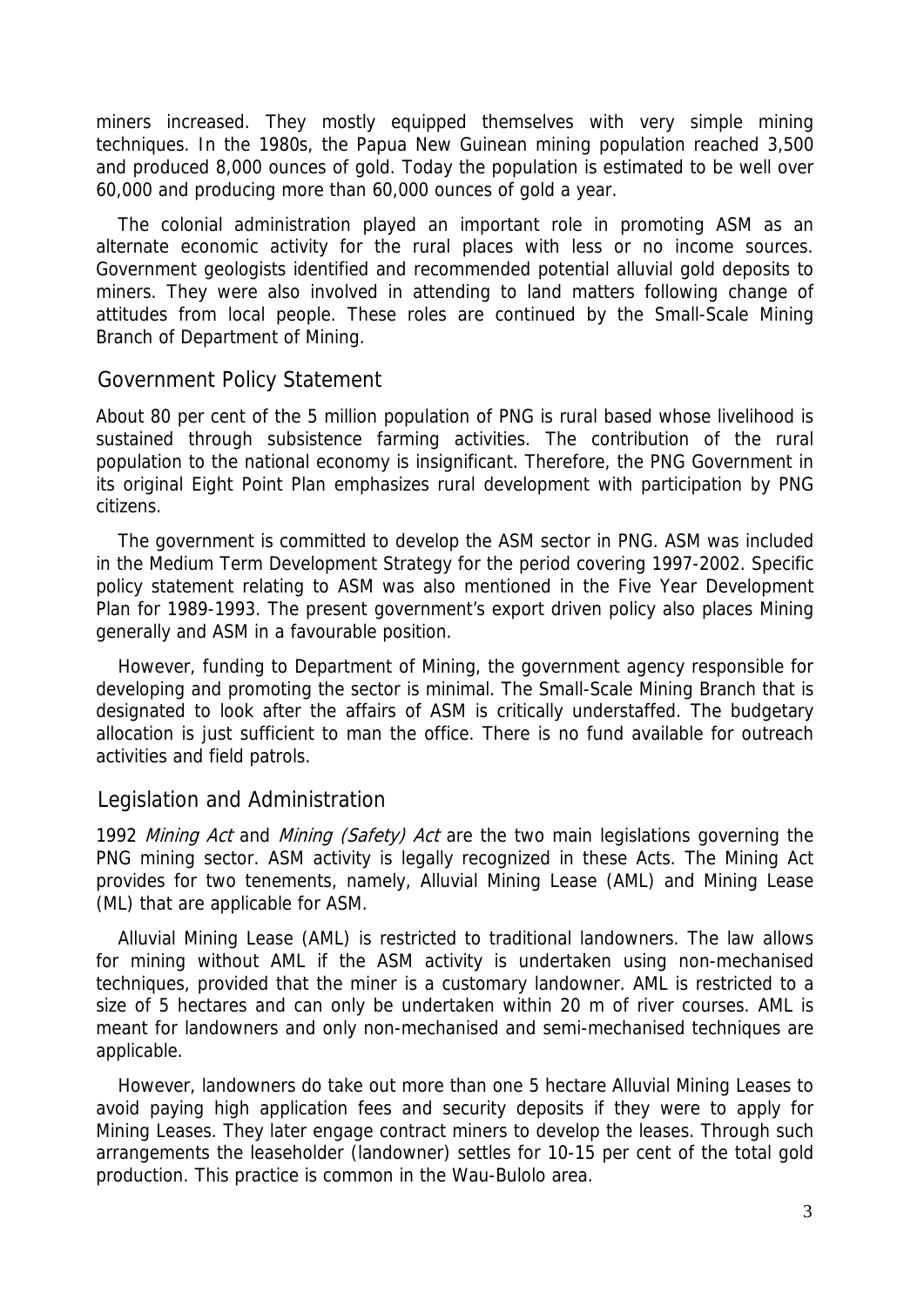There is also a developing trend where traditional landowners form joint venture partnership with financiers to develop small-scale mining operations (both alluvial and hard rock). The concept is great, but there are problems associated with this type of arrangement. Most landowners who are appointed as Directors to such joint venture arrangements are illiterate and lack the necessary skills and knowledge to perform their duties as company directors. This creates avenues for the advantage joint venture partner to influence the decision making on the affairs of the company. Overtime the customary landowner faction begins to become suspicious of the managing partner's conducts. The Mines Dept. in Wau receives complaints of such nature.

Current mining leases are consisted of leases that were brought over from the repealed Act. The leaseholders under the repealed Act were given two years to apply for conversion. After the two years lapsed, only applicants who applied for conversion are registered.

Problems were created as the result, especially in the Wau-Bulolo area, because the 1992 Mining Act did not cater for tributors engaged by leaseholders under the repealed Act. The former tributors were displaced as soon as leases that they had tribute agreements were forfeited. The 1992 Mining Act also gave more recognition to customary landowners. Most of the former tributors were then forced into illegal mining because they were neither customary landowner nor active tributors anymore. This is because most miners living in the Wau-Bulolo area are not customary landowners, but brought to work in the goldfields during the colonial administration. However, in other parts of PNG customary landowners have total control on ASM activities. This is because leaseholders for leases granted under the repealed Act did not apply for conversion of their leases under the 1992 Mining Act.

Some of these miners lived in the area for more than 80 years, but most PNG traditional land tenure system would still regard them as non- customary landowners. There is no proper administrative mechanism in place to disburse royalties and compensation for leases granted under the repealed Acts and currently held by noncustomary landowners. Customary landowners blame the Department of Mining for this and are hopeful that these outstanding issues will be sufficiently addressed in the current review of the Act. In this year (2005) about four leases were forcefully taken over by customary landowners in the Bulolo District.

The *Mining (Safety) Act* is supposed to be applied to all types of mining operations. However, in practice, the administration of the Act is poor due to lack of inspectors and remoteness of ASM activities. The implementation of the Environment Act also suffers a similar set back.

The Department of Mining is tasked with the responsibility of administrating Mining Acts. The Small-Scale Mining Branch that looks after the affairs of ASM comes under the Mining Division. The Mining Division has specific aims and objectives which include promotion and facilitating of artisanal and small-scale mining in order to directly stimulate rural development.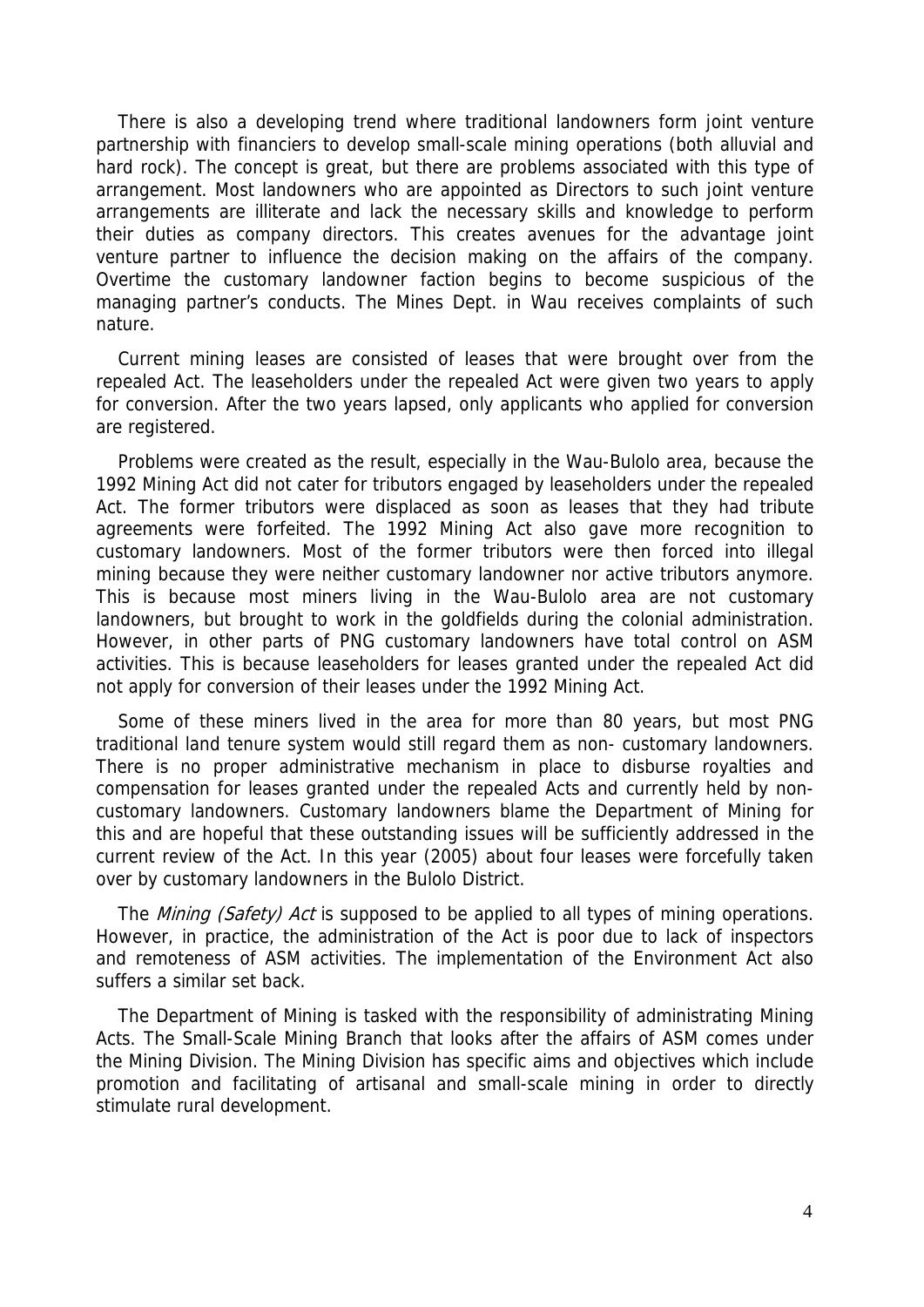## Definition of Small-Scale Mining

It is not surprising to have broad range of definitions from around the globe for ASM. This is evident from the outcome of the 1988 Inkara, Turkey, Small-Scale Mining conference. The parameters adopted to classify mining operations as ASM include the production capacity, capital investment, revenue generated, number of people employed and the mine life.

The amount of capital investment is adopted as a guide for defining ASM in PNG. In PNG ASM includes a minimum investment of US\$0 to US\$1,000,000 utilising improvised panning and sluicing techniques to fully mechanized mining operations respectively. The middle range would fall within an investment of about US\$3,000 where equipment such as dredges and water pumps are employed.

The non-mechanised and semi-mechanised ASM activity is usually undertaken in family units that do not in most cases involve more than 10 people. This group represents 99per cent of the total ASM operations. Only 1per cent of the ASM activity employs full mechanization. In the Wau-Bulolo area alone there were about 10 different mechanized operators who used hydraulic excavators, shakers, trammels and screens between 1996–2002. Almost all of these operators are no longer operating.

### Land Tenure

Customary land groups are important stakeholders in any resource development in PNG. A customary land group is a group of people clustered in clans and tribes who by custom has the right and responsibility, by heritage or any other customary means to control their customary land and who can make fundamental decisions about their land without reference to other groups.

Ninety per cent of land in PNG is owned by Customary Land Groups. No individual or group can trespass other people's customary land without their permission. Landowner consultation commences as early as possible before any development takes place on the land. The provision for warden hearing in the 1992 *Mining Act* provides the avenue for landowner consultation. Resources developers who conduct landowner consultation from the beginning enjoy community support. This will avoid unnecessary delays.

Government reports and extracts show opposition by customary landowners to excessive acquiring of land by the colonial government to proclaim as goldfields. This occurred in the highlands, Sepik and Bouganville. This led to changes in government laws and policies with regard to land and gave more recognition to customary landowners. The *Lands Act* recognizes Incorporated Land groups as the legitimate body to consult by government and resource developers. The Mining Act and Royalty Act provide for landowner consultation and benefits respectively. As the result customary landowners are now regarded as important stakeholders in any resource development in PNG.

In ASM activities, especially in mining alluvial gold, the *Mining Act* is in favour of customary landowners and citizens of PNG. Alluvial Gold Mining using non-mechanised techniques is reserved for customary landowners. The current practice in ASM sector is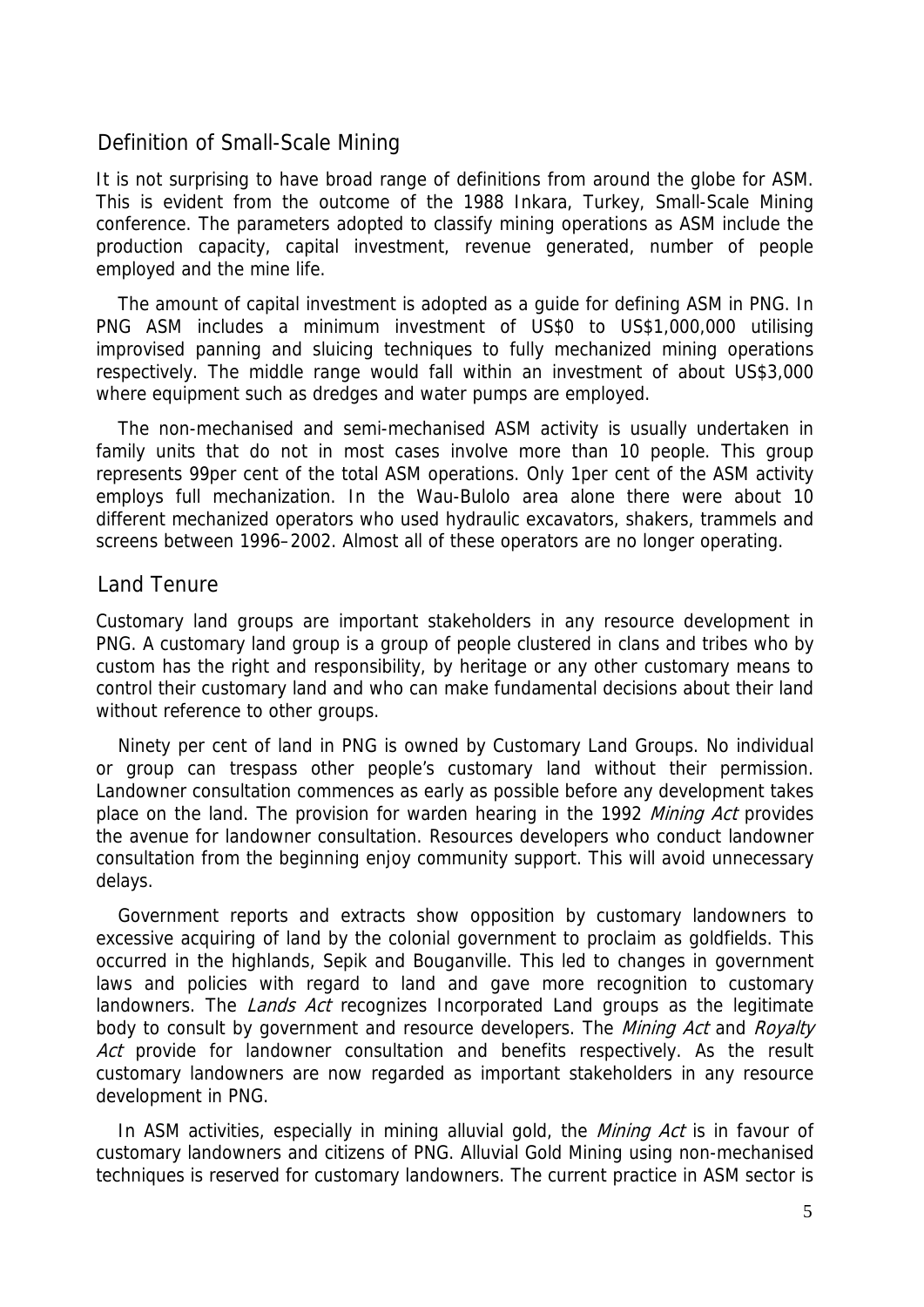that customary landowners apply for Alluvial Mining Leases (AMLs) and later engage contract miners to develop it. In such situation, no compensation and royalties will be paid because the landowner is benefiting directly. In bigger leases involving alluvial gold mining, 51per cent of the interest is reserved for citizens. Any PNG citizen regardless of whether he or she is a customary landowner should own the 51per cent. However, in most cases, the customary landowners would claim the 51per cent interest.

ASM projects do not have the resources to undertake proper land investigations as big mining companies. Provision for more participation by landowners in ASM activities reduces the enormous task relating to identification of true landowners and boundary demarcations.

Landownership is a big business in PNG. When people come to know the economic importance of certain places, various land groups compete for recognition by government and investors as the legitimate customary land group. When there is no compromise it eventually lands in court. Lawyers and other consultants are engaged by landowners to provide technical supports. Ordinary landowners waste a lot of resources on such unnecessary legal battles. Bills get accumulated over time and the landowners pay huge amounts of money to service providers, especially the Law Firms. Mt. Kare in the Enga Province where about 300,000 ounces of gold was extracted during a gold rush is 1988 is a classical example.

### Stakeholder Interests

The 1992 Mining Act accommodates customary landowner interests. Alluvial Gold Mining activity is restricted to customary landowners. There is avenue for greater consultation with customary landowners. Landowners are given the option to operate ASM themselves or engage contract miners or form joint venture partners with investors.

The Act works well for other parts of PNG because all mining claims granted during colonial administration had been forfeited and all land is now reverted to customary usage.

The case is quite different in the Bulolo District (Morobe Goldfields) where leases for ASM activities granted under the repealed Act had been legally transferred and subsequently converted. Many miners in the area origionally came from other parts of PNG. They migrated during the early days of gold rush and had taken up permanent residency in the area for the last 80 years or so. The younger generation calls Wau-Bulolo home. This is already creating tension with customary landowners who do not regard them as customary landowners.

A workshop was organized by the Small-Scale Mining Branch in September 2004 in Wau. The purpose of the workshop was for stakeholders in the Morobe Province to give their views on what should be done to improve management of ASM. This was undertaken in light of a major review of the 1992 Mining Act and the Mining (Safety) Act Chapter 195A. The important stakeholders identified and included in the workshop include:

- **u** customary landowners;
- customary landowners who are miners;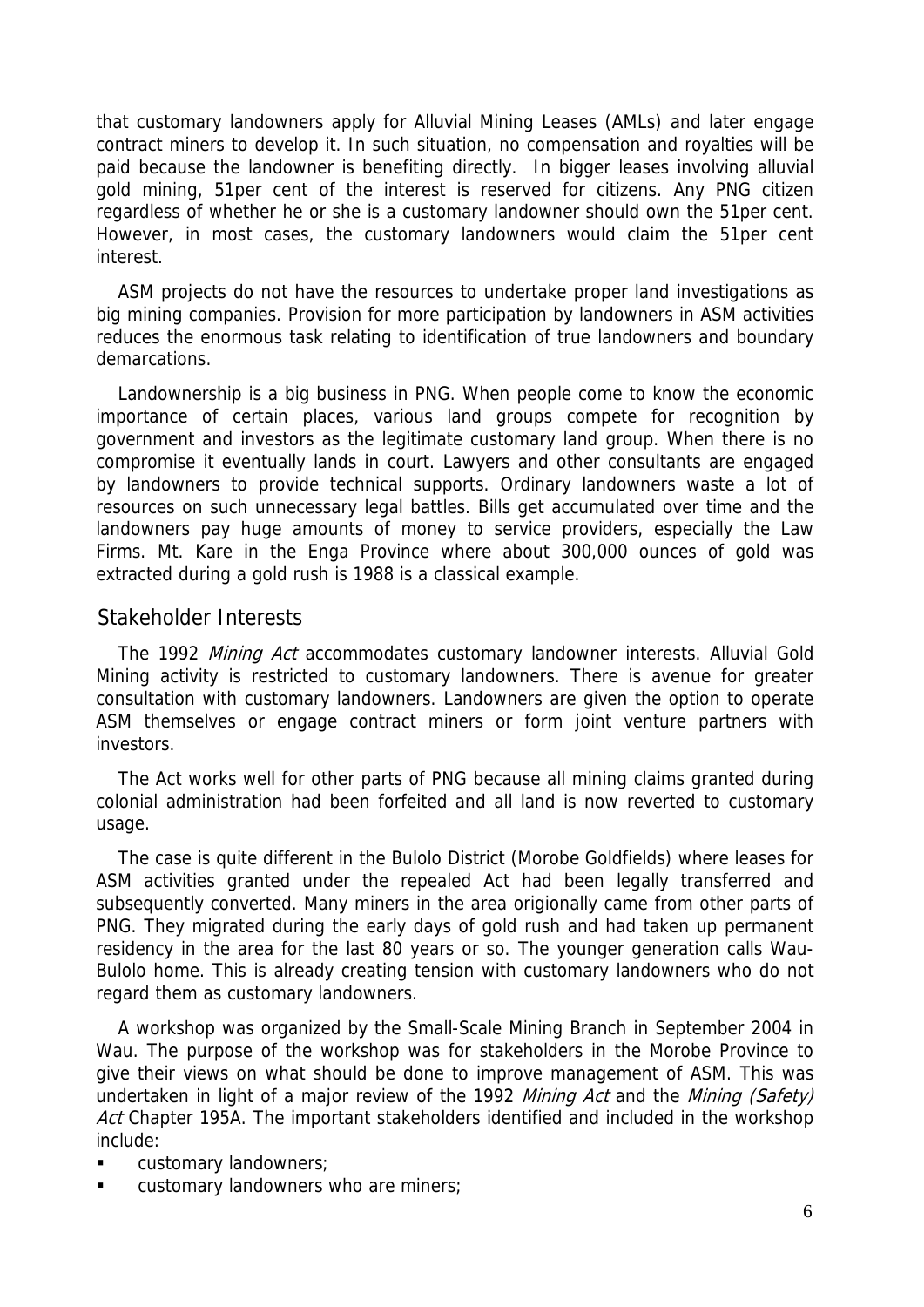- **former tributors;**
- **illegal miners;**
- settlers:
- **qovernment**;
- **academic institutions; and**
- **the community at large.**

All stakeholders agreed that the Mining Act and Mining (Safety) Act have been poorly implemented. They pointed out that the factors that contributed to the poor implementation include:

- under funding of the Small-Scale Mining Branch that administers ASM ;
- **•** poor consultation with ASM stakeholders when Mining Act was first drafted;
- **EXECT** inadequate educational awareness that stakeholders are unaware of the contents of the Acts;
- non-availability of separate easily understood codes and standards dedicated to ASM;
- shortage of inspectors and other staff in Department of Mining (DoM).

The stakeholders also agreed that DoM need to employ officers with diversified skills to effectively guide and assist miners. They also stated that there is need for proper storage of data and information to assess the status of ASM in PNG. The mining community is of the view that the Mining Department is not doing enough to disseminate information and knowledge to the mining communities that is mostly consisted of people with less or no education. They mentioned that ASM is contributing significantly to the rural population in PNG and government needs to provide adequate resources to achieve its objectives in rural development through ASM.

The stakeholders showed a lot of opposition to mining activity that is undertaken without due care for environment and land. This is a clear reflection of the importance of land and nature to the livelihood of 80per cent of the rural population.

The use of mercury to capture fine gold in sluice boxes and poor retorting practices were identified as a community concern. Mercury had been introduced into PNG during the early days of mining. The miners in Wau-Bulolo depend on mercury to capture fine gold in sluice boxes and for recovery purposes. There is need for more awareness targeted at changing unsafe working behaviour of miners.

The stakeholders recommended the following options as a way forward action to mitigate undesirable effects on mining communities caused by mercury.

- More educational awareness
- Suppliers to take part in awareness
- **Educational awareness to target women and children**
- **IMPOSE penalties on miners involved in unsafe practices**
- Recommend appropriate retorting procedures

The customary landowners from the Wau-Bulolo area still think that the government failed them. This is because they do not enjoy same control and benefit from ASM activities taking place on their customary land as other parts of PNG. This is because they have been denied proper compensation and royalties from ASM activities on their land for the last 12 years. However, part of the reason is that there are two faction land groups disputing the ownership of 6,000 hectares of the former Morobe Goldfields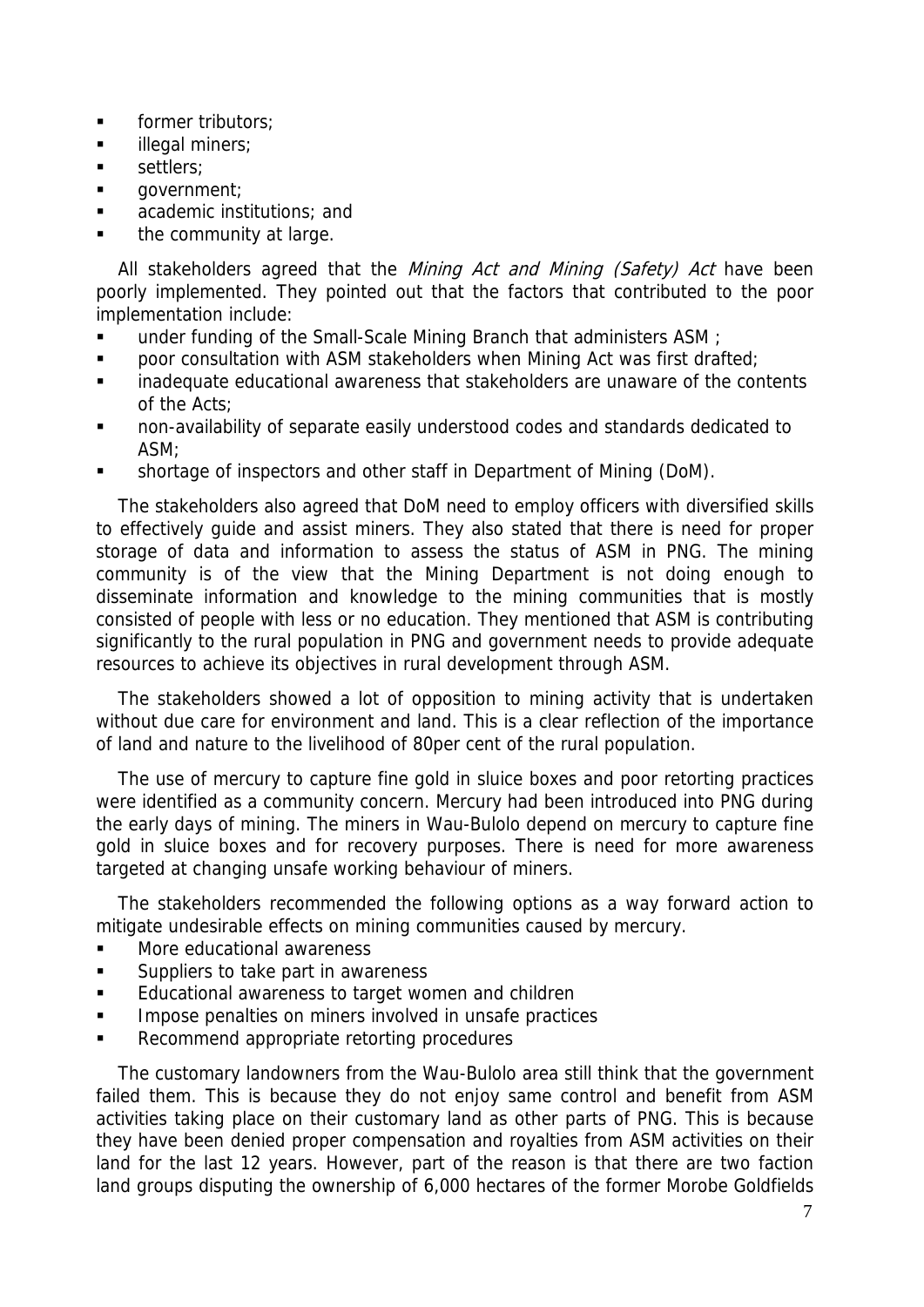area for the last 25 years. This makes it difficult for Department of Mining to deal with either one of them. A collective inter-government agency effort is needed to put it to rest.

The landowners as well as miners clearly pointed out that there is need for capacity building programs to equip them to control and manage their activities. The programs should cover all aspects of Artisanal and Small-Scale Mining, including law, environment management, business management, prospecting, mining and recovery techniques.

The customary landowners argued that government should not give recognition to settlers who migrated during colonial era. Settlers or former tributors on the other hand regard themselves as part of the community and should not be discriminated. This is an unresolved issue in the area. The stakeholders generally agreed that:

- **numining must be undertaken with proper environment stewardship;**
- DoM to provide easily understood safety and environment codes;
- **EXECUSTOMARY CUSTOMARY INCOUNTED And STATE INCOURTED CUSTOMARY CUSTOMARY INCOURTED**
- **a** proper mechanism is needed for disbursing compensation and royalties;
- capacity building of stakeholders should be a priority; and
- government to put in place mechanisms for non-customary landowners to mine without compromising customary landowner's interests.

The stakeholders also agreed that the major constraints faced by Papua New Guineans in ASM sector include:

- **lack of expertise;**
- **If** lack of finance;
- **Example 2** lack of Technical and Management skills; and
- **PEDOCE INTERS INCOCOCOCOLEY 15 INCREDU** poor infrastructure to support ASM activities.

## Mining and Processing Techniques

There is no evidence of mining for precious metals in the history of PNG. Mining and trading gold as commodity to earn money to subsequently create wealth had been a new concept introduced on the primitive society. The techniques of prospecting and mining were also learned from early European miners. Papua New Guineans had this opportunity to learn from early European miners when they were engaged as labourers by early European miners who controlled the sector from 1888 to 1960s.

The Small-Scale Mining activities in PNG during the early days were complex and required more investment capital and technical know-how. Small-Scale Mining activity during those days involved mining various outcrops especially in the Wau-Bulolo area employing both underground and open pit methods. Dredging activity in the Bulolo valley from 1936-1965 to exploit alluvial gold was a world class operation at that time. Ground sluicing activities were widespread in various parts of the country.

The Mt. Victor Gold Project, New Guinea Goldfields and Porgera Gold Dredging Company were the next lot of Small-Scale Mining projects that came on stream in the 1980s. These projects ceased operations in 1990.

In recent times we had the complete mining and processing systems introduced mostly from Australia and New Zealand. This type of system was relatively more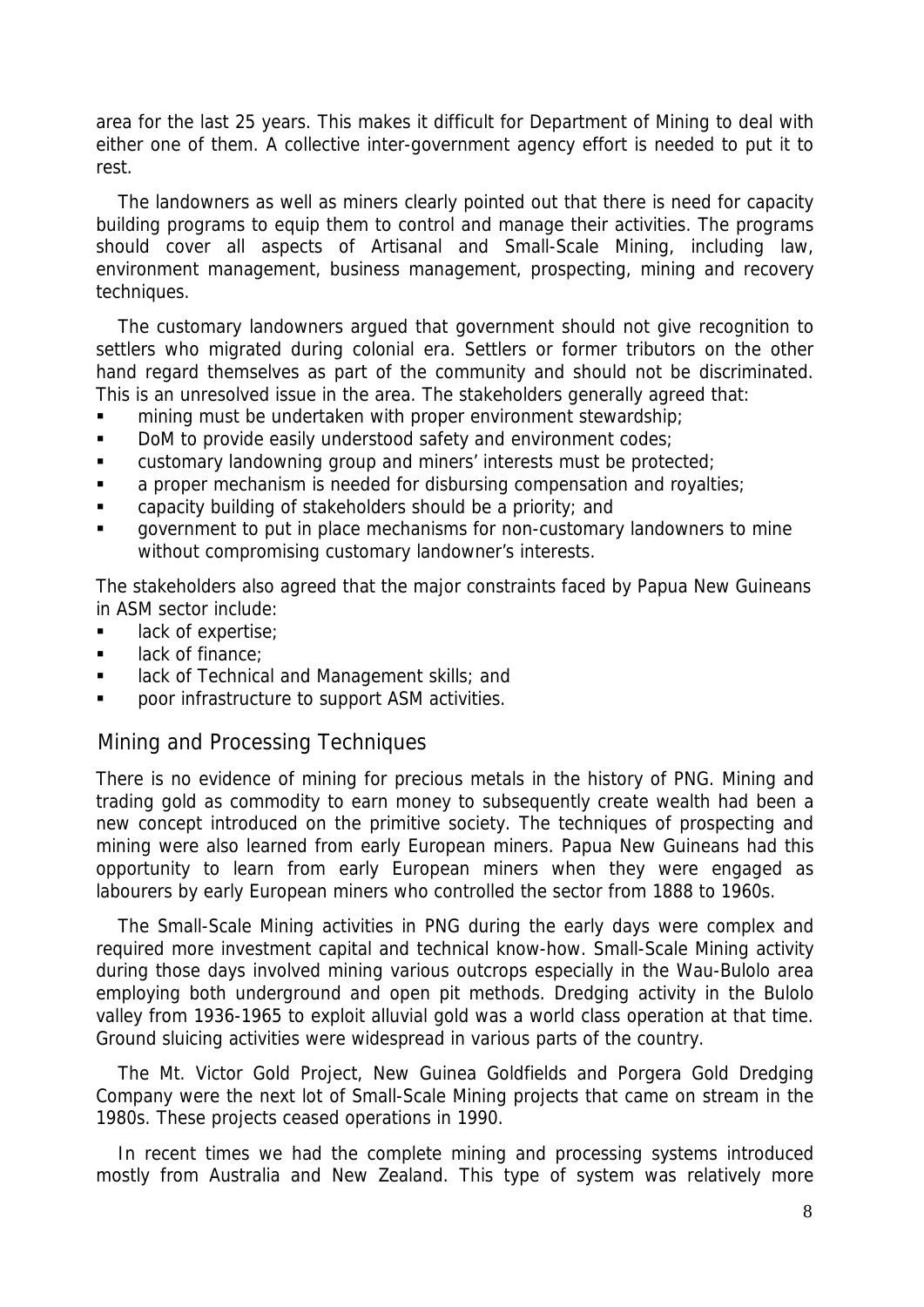complex with integrated mobile equipment and associated ancillary equipment such as hydraulic excavator, bulldozer and front end loader. The standard configuration of such a system would comprise of trammel, custom designed sluice boxes, jigs and concentrators such as knusden bowl, knelson concentrator or riffle tables.

There were nine of such operations mostly in the Wau-Bulolo Districts in the 1990s. Mt Kare Operation employed similar mining and processing systems but closed down due to riot. There were 3-4 of such nationally owned operations, one in Maprik, one in Kokoda and two in Wau. However, all have winded down except for only one operating. The main reasons why such operations are not sustainable include lack of exploration budget to prove up resources, non-compliance and lack of security of tenure.

Even after the 100 years of mining in PNG, there is no obvious trend of transfer of skills and knowledge. Since the departure of European miners due to Independence, many Papua New Guinean miners are still unable to operate mines of the magnitude that were operating during the colonial era. 90 per cent of miners today only use sluicing and panning techniques. They are mostly mining to sustain livelihood and not to create wealth and expand their economic bases. The setback is due to the following reasons:

- **first PNG miner had little or no education;**
- **poor or no contact with equipment suppliers and experts;**
- social and cultural factors;
- **If** lack of security of tenure;
- **If** lack of finance and inability to source finance; and
- lack of knowledge and skills to manage large operations.

Consequently the large scale operation of small-scale mining activity dropped in PNG. Papua New Guineans who have long history of subsistence farming applied a similar concept to mining. They go to the rivers or mountains to look for gold when they need cash to pay for goods and services. 90 per cent of the more than 60,000 ASM miners in the country fall within this category. There is little or no drive among miners to go into entrepreneurship through mining. Our hope to upscale ASM in PNG is to target the educated and skilled Papua New Guineans. However, there is need for more promotional and educations awareness needed to attract this group of people to invest in ASM activities.

The level of mechanization is unsustainable but the mining population has increased from about 3,500 in 1980 to well over 60,000 in 2001. The activity is pumping about K100 million into the rural economy. 90 percent of these miners use simple mining techniques such as panning and sluicing. About 9 percent of the total mining population use dredges and water pumps. Another 1 percent employs fully mechanized operations comprising bulldozers, excavators and front-end loaders for mining and haulage and screens, shakers, trammels and jigs for processing and concentrating purposes.

Gold pans are sold at various outlets around the country. The price of one pan ranges from US\$15 to US\$50. However, miners do improvise old dishes, pots, etc to start mining. There are stories too that where there are nuggets in clear flowing rivers, villagers dive and pick the nuggets. Other miners do lend their tools to friends and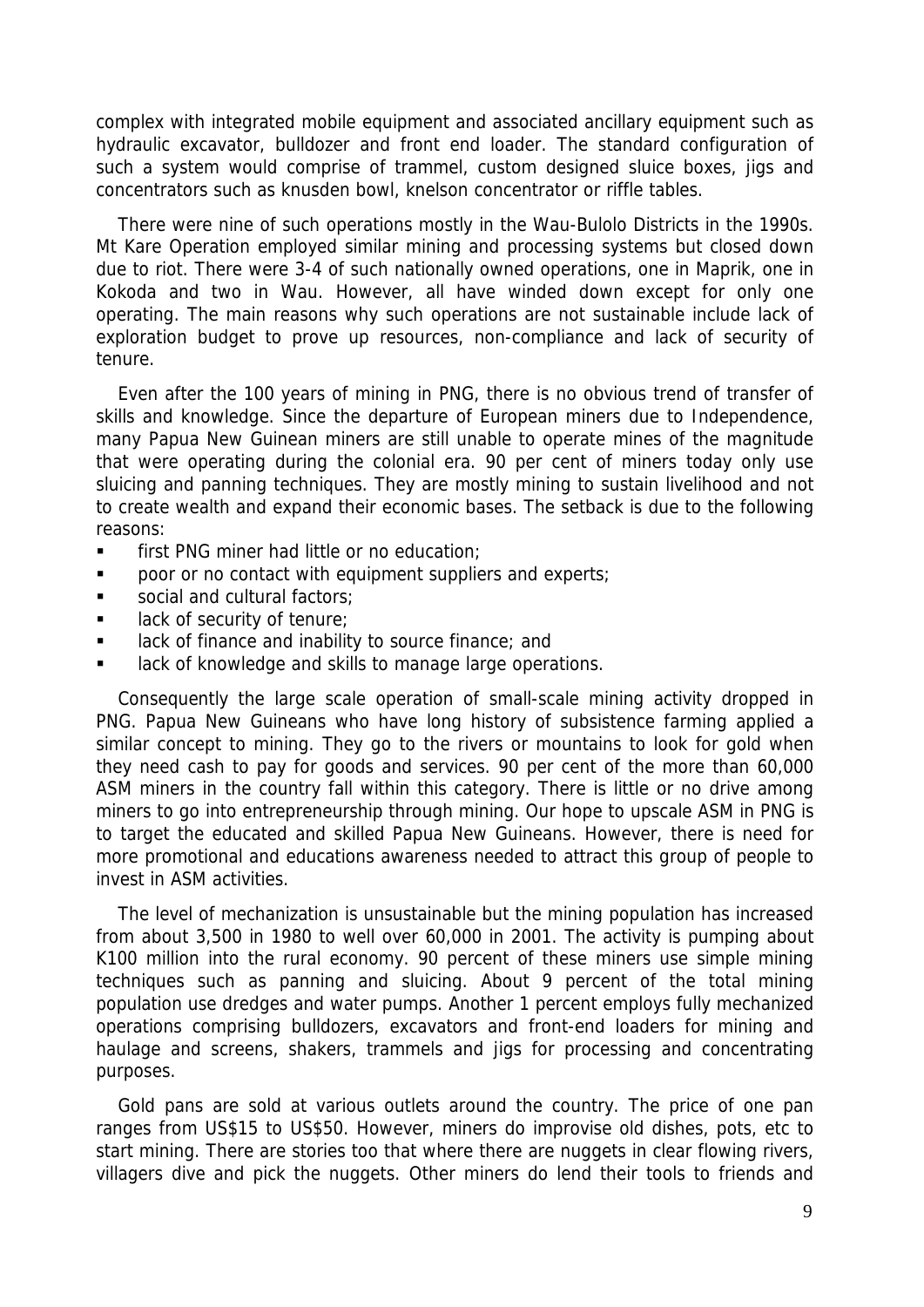relatives to mine. In this context, mining in PNG can virtually start with no start up capital.

Sluicing can also start with no capital upfront. Miners in Bulolo and Upper Watut had been seen digging trenches with around the same width of a conventional sluice box and place grass, cloth and other improved material as mats to trap gold. Some of them tell us that it does better job than recommended manufactured mats. The miners are more comfortable with this configuration because they do not have to carry the boxes and mats home every time after mining.

However, wooden and metal sluice boxes are also very popular in all parts of the country. Metal sluice boxes are usually bought at local stores. Wooden sluice boxes could be built from local timber and second hand nails.

Panning and sluicing is mostly done to sustain livelihood. However, when capital items including water pumps and dredges are purchased for mining, the miners would definitely want to earn amounts over and above their initial investment. In PNG, Metals Refining Operations, the country's only refinery also has a section called "Gold Pan" that sells alluvial gold mining equipment including dredges. National Gold Limited in Wewak also sells dredges to alluvial gold miners. There are about 30 dredges ranging from 3 inch to 8 inch operating in the Sepik region.

## Statistics on Gold Production

The major contributor of PNGs gold production from ASM sector since 1922 is the Morobe Goldfields. Production up to 1942 was 70 tonnes of gold. From 1945-1977, the Morobe Goldfields produced an additional 47 tonnes. There was no production for 1943-1944 because of disruption caused by the 2nd World War. The Morobe Goldfields comprising Wau and Bulolo is still an important centre for ASM activity.

However, there had been stepped up ASM activities in the Sepik and Enga regions lately. Mt Kare in the Enga Province had a gold rush in 1988 that had an estimated output of about 300,000 ounces (G. Hancock) of gold. Panning was the main technique used by about 5000 people to mine the alluvial gold deposit.

Gold production from the alluvial sector in 1999 and 2000 came to 59,080 and 59,761 ounces (B. Susapu and G. Crispin) respectively. However, on average gold produced from the alluvial sector revolves between 50,000 to 120,000 ounces a year. Some of the gold produced from the ASM sector is smuggled out of the country. There was a case where one person was caught by the Australian Police while smuggling gold through the southern border to Australia. There is high possibility that many of such activity is taking place at our borders.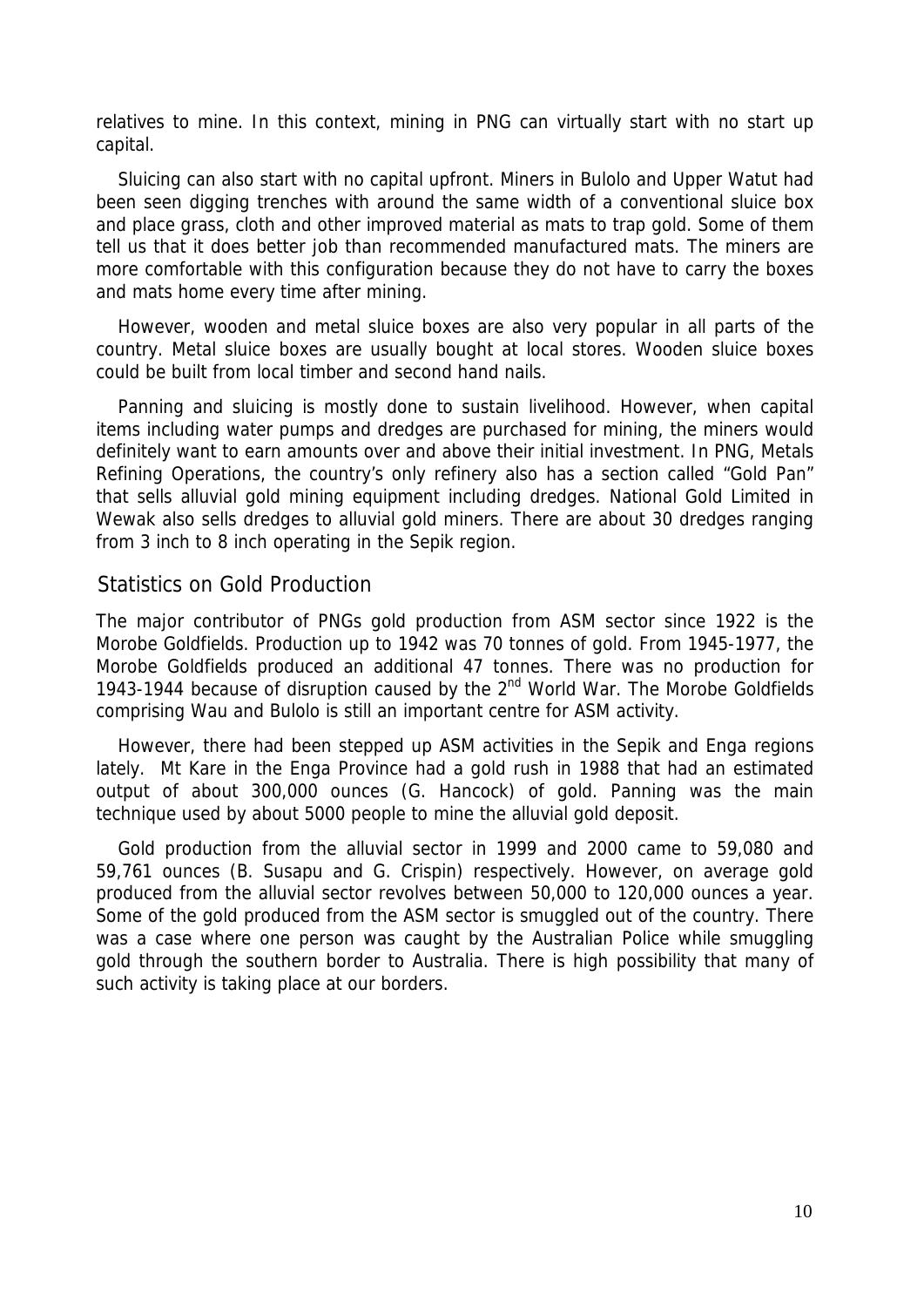The main alluvial gold districts and their historical production figures are tabulated below. West Sepik, Oro, Western and Bouganville Provinces are also important alluvial gold districts in the country.

| <b>Alluvial District</b> | Year of          | Production | Period of  |
|--------------------------|------------------|------------|------------|
|                          | <b>Discovery</b> | (ounces)   | Production |
| Sudest                   | 1887             | 10,000     | 1888-1900  |
| Gira-Yodda               | 1897             | 67,465     | 1898-1932  |
| Waria                    | 1906             | 1,028      | Unknown    |
| Lakekamu                 | 1906             | 37,395     | 1909-1931  |
| Kainantu-                | 1930             | 2,024      | Unknown    |
| Groka                    |                  |            |            |
| Kuta                     | 1932             | 3,598      | 1932-1948  |
| Maprik                   | 1937             | 52,687     | 1937-1972  |
| Simbai                   | 1954             | 3,598      | 1958-1967  |
| Porgera                  |                  |            |            |
| Mt. Kare                 | 1988             | 300,000    | 1988-1990  |
| Wau-Bulolo               | 1922             | 3,762,000  | 1922-1977  |

**Source**: Geological Survey Support of Departmental Effort to Promote Small-Scale Mining (1987)

Gold production records are very poor due to various reasons. Firstly, leaseholders do not submit their monthly production figures as required by the 1992 Mining Act. Secondly, not all gold produced in the country is exported through the Bank of PNG. Thirdly, there is no consistency in the recording system due to change from Colonial Administration to Independence and liberation of gold trade within PNG in 1987.

Some of the abandoned goldfields has potential for further development, but were most probably left idle because they are remote, decline in gold grade and drop in gold price. Resources in these areas need to be identified and assessed in order to attract miners to return to these alluvial gold mining sites.

Gold production from ASM sector is not as big as all the medium and large scale mines operating in the country put together. However, it has advantages over large and medium mines because cash generated is well distributed, more women and children are involved, less environment damage is caused and it is sustainable.

#### Gold Marketing Practices

Miners in PNG have the freedom to sell their gold to anybody who offers good price. Gold from very remote locations can change hands with at least two field buyers before it reaches the refinery or any of the licensed gold exporters.

Metals Refining Operations (MRO), the country's only metal refinery used to be the main exporter of alluvial gold. However, this is changing due to increasing number of gold exporters.

Bank of PNG issues Exporting Licence. At present there are about six licensed gold exporters. Despite this, some of the gold produced from the ASM sector is likely to be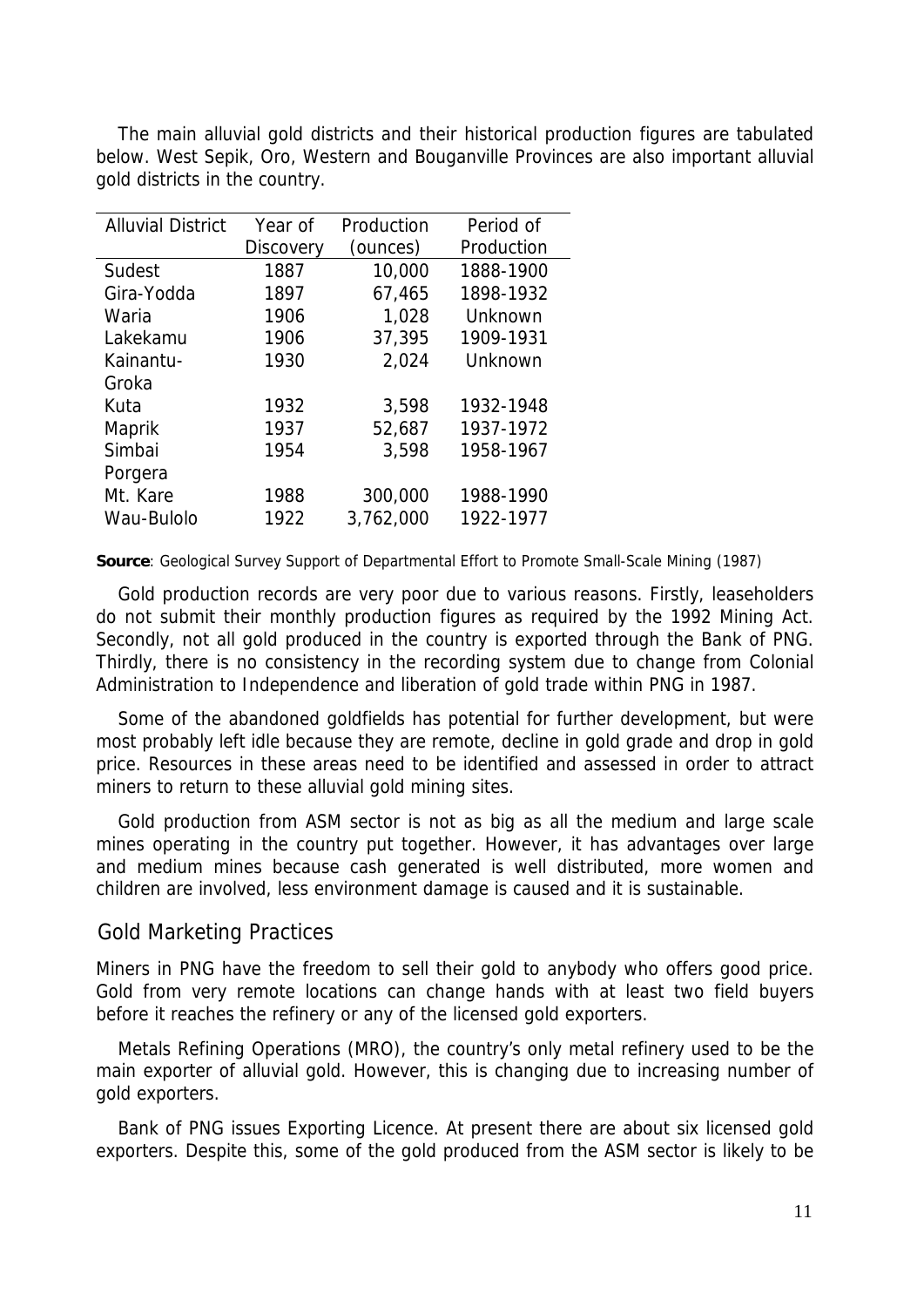illegally smuggled out of the country. It is quite difficult to control the smuggling of gold out of the country.

The Department of Mining used to have an assay laboratory, but this was closed down in 1996. There are only two assay laboratories operating in PNG. Both of these laboratories export gold directly to overseas refineries. Most people engaged in both formal and informal businesses and operating in close proximity to mining communities become the main field gold buyers. They then sell the gold to any one of the exporters.

Many stakeholders, especially customary landowners in Wau-Bulolo area expressed strong opposition to free gold trading during the September 2004 workshop held in Wau. Their argument was that free gold trading encourages illegal mining and smuggling of gold. In the colonial period gold trading was restricted to leaseholders. Most of the gold was sold through the commercial banks. This had ceased since 1987 as soon as national government deregulated any dealing in artisanal and small-scale mining produced gold.

The deregulation exempted anybody involved in small-scale mining from 10 per cent withholding tax and 2.5 per cent royalty, replacing them with a 5per cent export duty. However, in 1994 the 5 per cent export duty was completely removed, thus, providing small-scale gold miners to enjoy good prices.

Due to the freedom in marketing of gold and no proper control mechanism in place it is difficult to assess the gold production status of the small-scale mining sector. However, the miners are enjoying better prices because of more competition among the field buyers. People in the Sepik region are currently bargaining for K29-K30 per gram for gold with average fineness of 90per cent when the Refinery's price located in Port Moresby is offering K31 per gram for refined (99.9per cent) gold.

### Positive Contributions of ASM to Communities

Our current estimate of miners stand at 60,000 and about 90 per cent of them are involved in artisanal mining, utilizing sluice boxes and gold pans. About 9 per cent are engaged in semi-mechanised operations where water pumps and dredges are employed. Only 1 per cent uses mechanised operations. About 30 percent of the total mining population is children under 16 years of age and another 20 per cent is women. We still think that including seasonal miners and miners in very remote locations, not reached during the AusAid Program, the number can possibly go up to 80-100,000. This is about 2per cent of the country's 5 million people. Therefore, the sector is providing employment and cash flow to the rural population. It is also contributing to foreign exchange earnings for the national economy.

The social security and structure in PNG custom is centered in sustaining family and relative bonds through helping and sharing. This assures fair distribution of benefits from ASM to trickle down to the entire community. This provides the much needed cash to pay for health and education and livelihood improvements for the under privileged population of the community.

Because of the introduction of the government's user pay policy in 1996, ASM activity is what many would regard as main source of cash income to pay for goods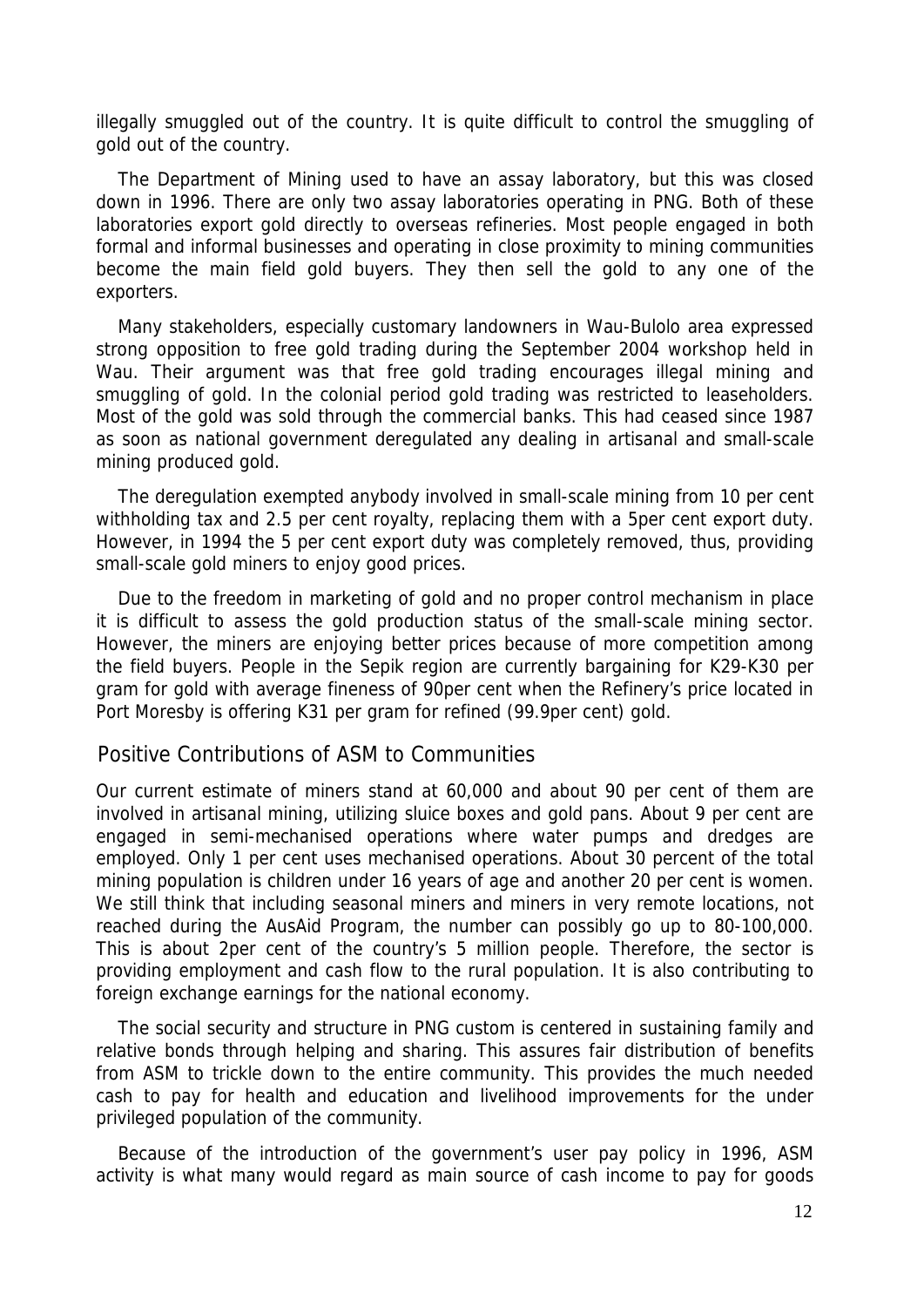and services. This is the reason why we see increase in gold production during the Christmas Holidays in preparation the coming academic year.

There are sustained multiplier effects of ASM activity in rural communities. The most noticeable example of such effects is in the Wau Town where there are about 6 trading stores. The level of consumption of processed goods in the Wau area is high because there is buying power contributed from income generated from ASM activities. Other rural towns such as Kainantu and Maprik also receive similar effects from ASM activities.

Large scale mines may close and move on, but ASM stays with the community to sustain the huge cash economy gap created as the result of closure of the medium and large scale mines. Medium and large scale mining companies should include ASM in their Sustainable Development and Mine Closure Plans.

#### Examples of Livelihood Improvement to Miners

About 80per cent of PNG's 5 million people sustain their livelihood through subsistence agriculture. People just produce enough for personal consumption. The annual cash income reported in ADB reports on Micro-finance in two thirds of the provinces in PNG is around K461 compared with people engaged in ASM activities earning about K250 per month. Therefore, people in locations where ASM is occurring are far better in terms of cash income.

There are increased informal and formal business activities because there is cash flow. Good example is Wau Town, which is a colonial town but it is still sustained. Many people who live in the town are from other parts of the country. Most of these people are not formally employed. They do not make gardens because they do not own land. They survive through engaging themselves in informal business activities sustained by cash flow generated from ASM activities.

Unlike most parts of PNG where houses are basically built of bush materials, semipermanent houses are increasingly built in the Wau area. Power is connected to most of these houses around the old mine town. People who are not formally employed can still afford to pay for bills. This practice is not common in other rural places in PNG. The number of people traveling between Lae and Wau every day is from 500-1000. The minimum spending money one would carry is K40.

During a DoM survey undertaken in May 2005 in the Wau-Bulolo area, it was found that many miners do not give 100per cent commitment in their ASM activities because they do not own the leases. Availability of water is also an important factor. Miners mine intensively during wet periods. Most miners want to upgrade their techniques. However, what they are earning is not enough to save for improvement. Many nonleaseholders also mentioned that they are comfortable working on their own leases than committing resources on somebody else lease where they lack security of tenure. People living in the Mrs Booth area in Wau has advanced in their savings and diversified their investment in other business activities. People living in this village come from different parts of PNG with different backgrounds.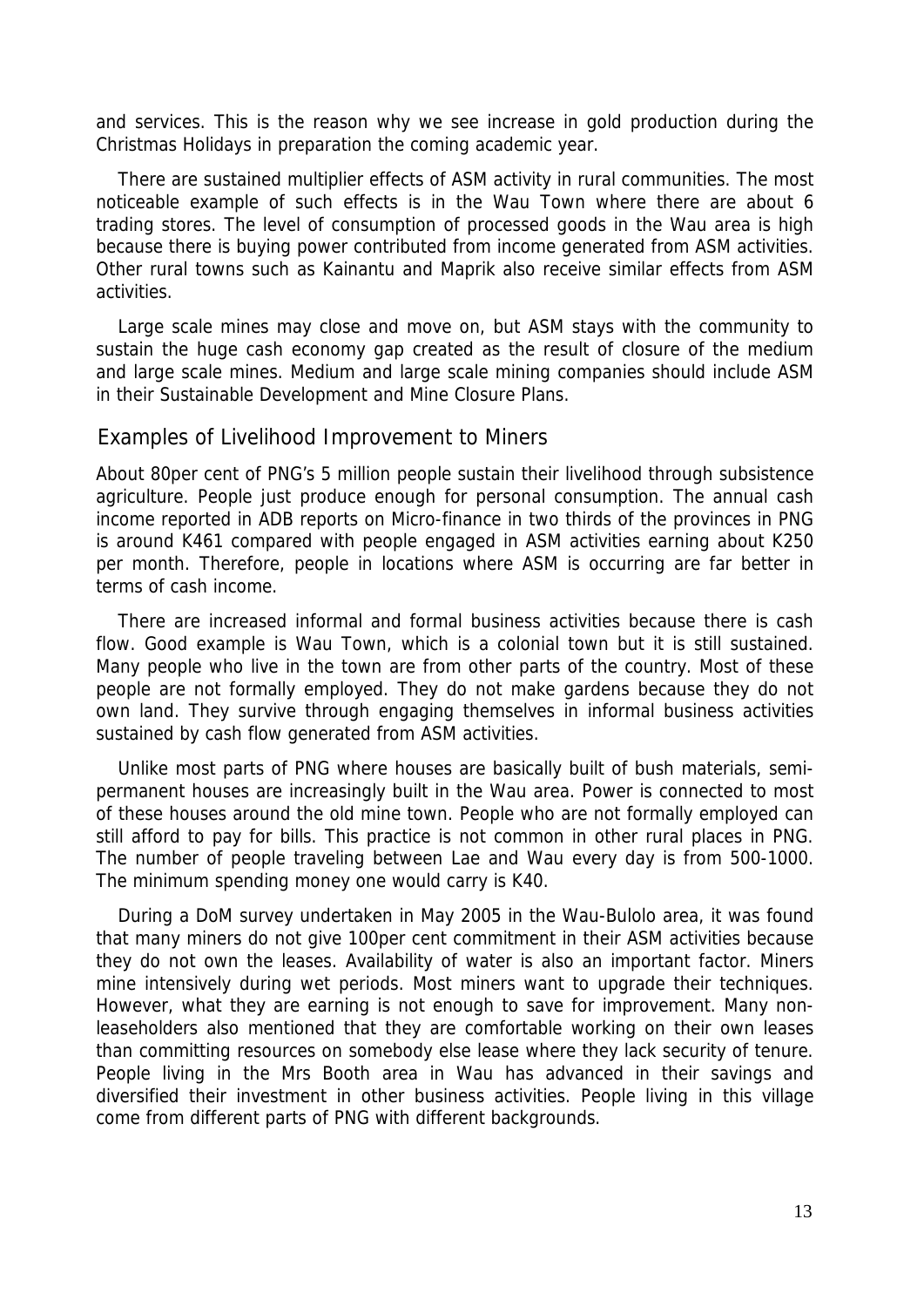### Survival Strategies of Miners

It has been noticed on various places that almost all mining communities have gardens. They feel insecure to depend entirely on mining. Most of them mine when their garden is ready for harvesting so that if they do not find any gold they can feed from the garden.

Miners also look after animals that they can be sold or consumed. Mostly, settlers from other places would engage in some additional income generating activities such as raising chickens and pigs. They would also build trade stores or do roadside sales of both store and garden products. This is common along the road between Wau and Bulolo.

The Nangamanga Limited, a company buying gold in the area has been seen operating a credit account for regular customers to borrow money or goods on credit basis. The miner then pays back the credits when he/she finds enough gold to sell.

#### Interaction between Large Scale and Small-Scale Mining

Most large scale mines operating in PNG have potential for ASM after closure. There is significant alluvial gold mining activity in the Ok Tedi River involving about 500 miners. The gold mined is from the tailings, but there could be potential for alluvial gold deposited prior to the Ok Tedi Mining Operation.

The Porgera River used to be a significant alluvial gold mining center. However, because of the drainage of waste and tailings into the Porgera River, it is difficult for miners to continue mining. Some of these people may have been displaced. At the same time there is a continuous influx of people from other parts of the country into the Porgera Valley in search of opportunities brought about by the Porgera Gold Mine.

So far 29 people died associated with illegal mining at the open pit. Some of them were shot dead by security guard during confrontation and others sustained fatal injury while mining or escaping in unsafe mine site environment.

Large Scale Mining Companies who move into alluvial gold districts need to accommodate the existing ASM activity in their mine development and closer plans. They need to support ASM activity as a way of relieving the employment pressure placed on them. During production stages, if origional alluvial sites would be covered, the mining company needs to provide alternative sources of income. And during closer large scale operators should identify areas suitable for ASM activity and accommodate ASM in their closer plans.

Dilution of gold grade by waste disposal is another concern for the Artisanal and Small-Scale Miner. Large Scale operators should not dump wastes directly into the river containing alluvial ground. Build up of sedimentation would definitely displace alluvial gold miners. Large scale mining operators would need to provide alternatives where feasible.

Some exploration and mining companies responded well and supported the Department of Mining outreach programs. Special requests were made to the Department to assist ASM in their project areas. They sponsored the training programs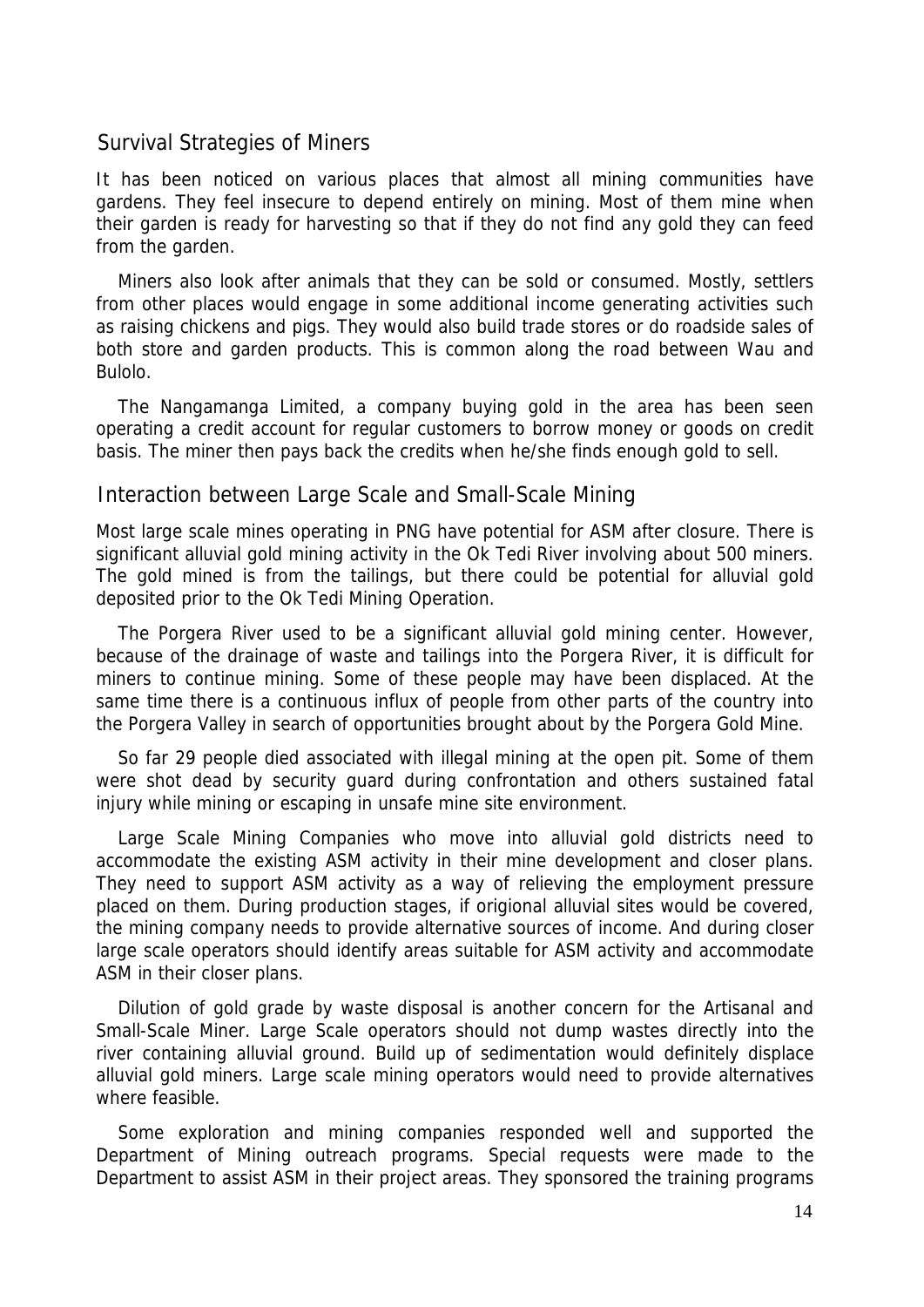for the Small-Scale Mining Branch to conduct training for miners in the vicinity of their project area. Highlands Pacific Limited and Tolukuma Gold Mine are two classic examples.

### Mercury Use and Environment Pollution

Use of mercury for mining and gold recovery is widespread in Wau-Bulolo, Porgera, Mt. Kare and Kainantu Areas. Mercury is placed in sluice boxes for trapping fine gold. It is also used for concentrating and recovering gold. There is high level of mercury present in the mined out locations in the Bulolo and Watut areas. The Bulolo River, Watut River and their tributaries contain mercury from early mining activities.

There is a strong opposition from the community on reckless use of mercury by miners. PNG a very rural based society that is dependent on land and nature for survival cannot afford to contaminate rivers and the natural biodiversity with mercury. The ASM community needs to be responsible in using mercury before the local community turns against them. There is a booklet produced during the AusAid Program that outlines the recommended techniques that miners can adopt.

It is a pity that many people are not aware of dangers associated with mercury use. Extensive educational awareness was carried from 1999 to 2001 during the AusAid funded Outreach program. Most remote locations had no idea about using mercury. We encouraged them not to use mercury. Where mercury is commonly used, the recommended techniques were demonstrated to them.

Miners are seen cooking gold in unventilated huts or just burning over the fire. In some cases it appears to be a behavioral problem. Miners are aware of the dangers and the recommended retorting methods, but yet they like to take short cuts. The 1999-2001 mercury awareness program funded by AusAid was extensive and most probably reached most miners around the country. Its effectiveness is yet to be evaluated in the future.

Miners need to realize the importance of cleaning themselves after being in contact with mercury. They need to change their attitude and keep waste mercury properly buried. Throwing waste mercury into the river or bush appears to become a convenient way out. However, attitude of miners need to be changed to do the right thing. Women and children can be easily affected and reasonable care must be taken to isolate them. Through a survey in the Wau-Bulolo area, men appear to be exposed to mercury more than women and children.

It was revealed during a DoM survey conducted in May 2005 that most amalgamation and retorting are done outside the house. However, people in Maus Kuranga told the survey team that they do burn the amalgam in the house because it is convenient. The usual practice is that miners put the amalgam in an empty tin fish tin and heat it in the open air.

Intensive ASM activity causes considerable amount of damage to the environment if miners do not undertake their mining activity responsibly. In Wau where ASM is intensive, there is high sediment load in the main Bulolo River and its tributaries. There is hardly any settlement pond. Therefore, water discharged from mining sites is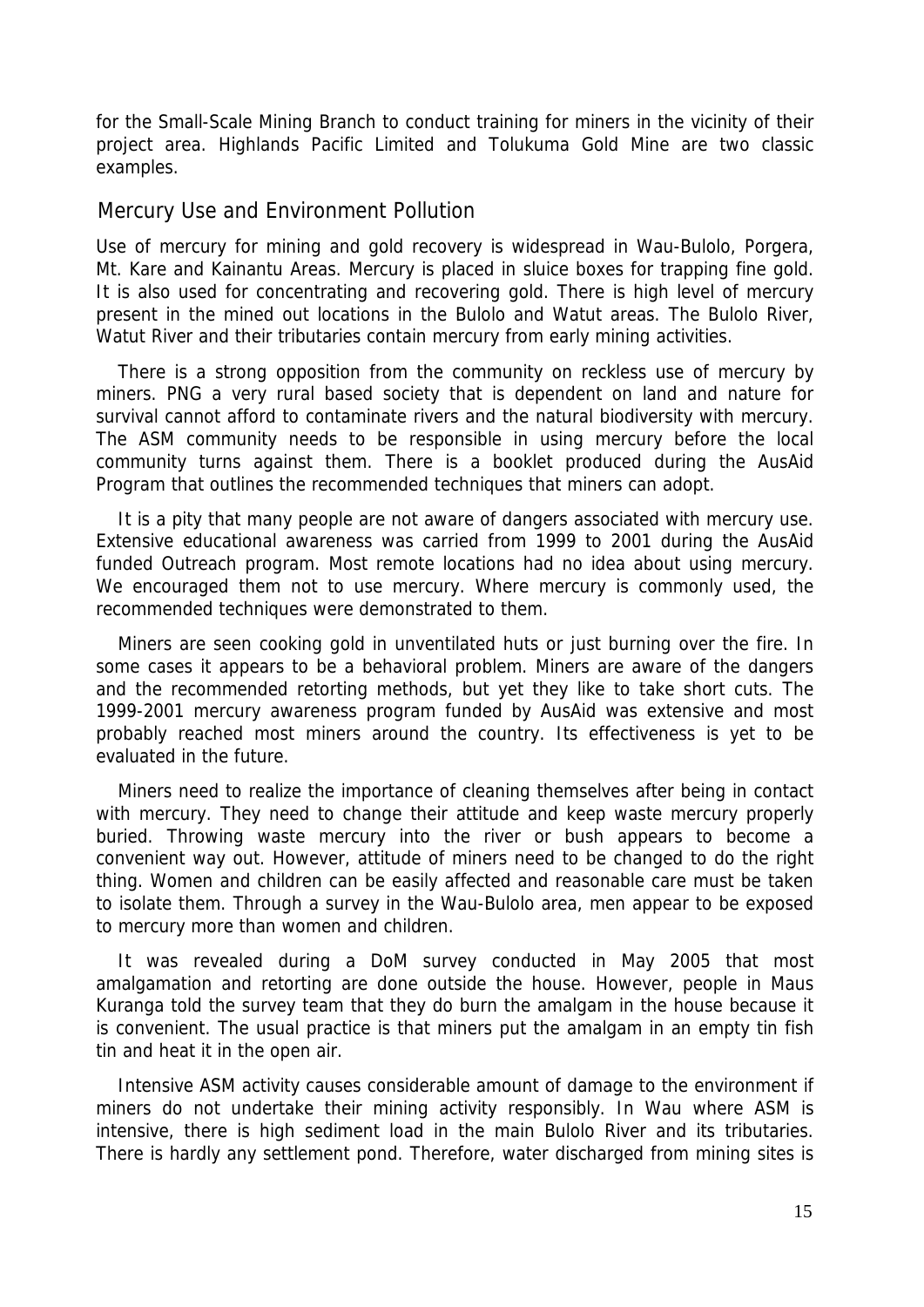usually dirty and highly saturated and is drained directly into the Bulolo River. That is the reason why Bulolo River is dirty and saturated.

People are mining into public assets like roads and bridges. Now mining is entering National Parks and reserved areas. Miners are even cutting down rehabilitated areas and mining the tailing and wastes. Monitoring is becoming difficult with shortage of staff and funding. Most of these miners do not have leases and it becomes difficult to monitor them or penalize them for non-compliance.

Fully mechanized operators that are supposed to adhere to environment and safety codes are living large holes behind. They could be taking advantage of the Department's inability to inspect their operations regularly and punish those that are not compiling with the Law.

Land is important to the subsistence way of life for 80per cent of the country's rural population. Therefore, undesirable effects of ASM activities on land and the environment would be unacceptable. In order to get community support, miners need to change their attitude and start caring for the environment. More inspection and monitoring is needed to guide miners.

### Occupational Health and Safety Issues

The ASM sector records high fatality rate in PNG. Every year about 3-4 miners die from ASM related activities. The main cause of death is falling of overhanging materials on miners while boring or tunneling in alluvial ground. Most ASM miners use hand tools and are not able to remove unsafe overhanging material prior to proceeding. This is the common cause of death in the Kuranga mine site. In most cases miners underestimate the risk of being covered with falling materials and proceed to access the high grade or because it is their only means of survival. Most of this boring is done in alluvial ground and it is not surprising to hear them get killed.

Most miners in the ASM sector lack knowledge and skills on Health and Safety issues. They become blindfolded by the temptation to access the high grade and in the process get killed. Miners do not even take time to identify hazards and risks that could harm them. A fatal accident of such nature occurred in Kuranga, Wau in October 2004. Miners would not report incidents in fear that their mining activity would by stopped by Mines Inspectors.

There is no safety code available to assist miners apart from the Booklet on Health and Safety produced under the AusAid Program. The Mining (Safety) Act is difficult for Artisanal and Small-Scale Miners who are usually uneducated or less educated to study and follow. Lack of inspection and enforcement even give miners the freedom to mine in a haphazard manner.

The Department of Mining is critically understaffed. The shortage of staff is leading to collapse in the administration of the sector. Because ASM activity is widespread and scattered all over the area, it is difficult to undertake physical inspections especially when there is lack of staff support.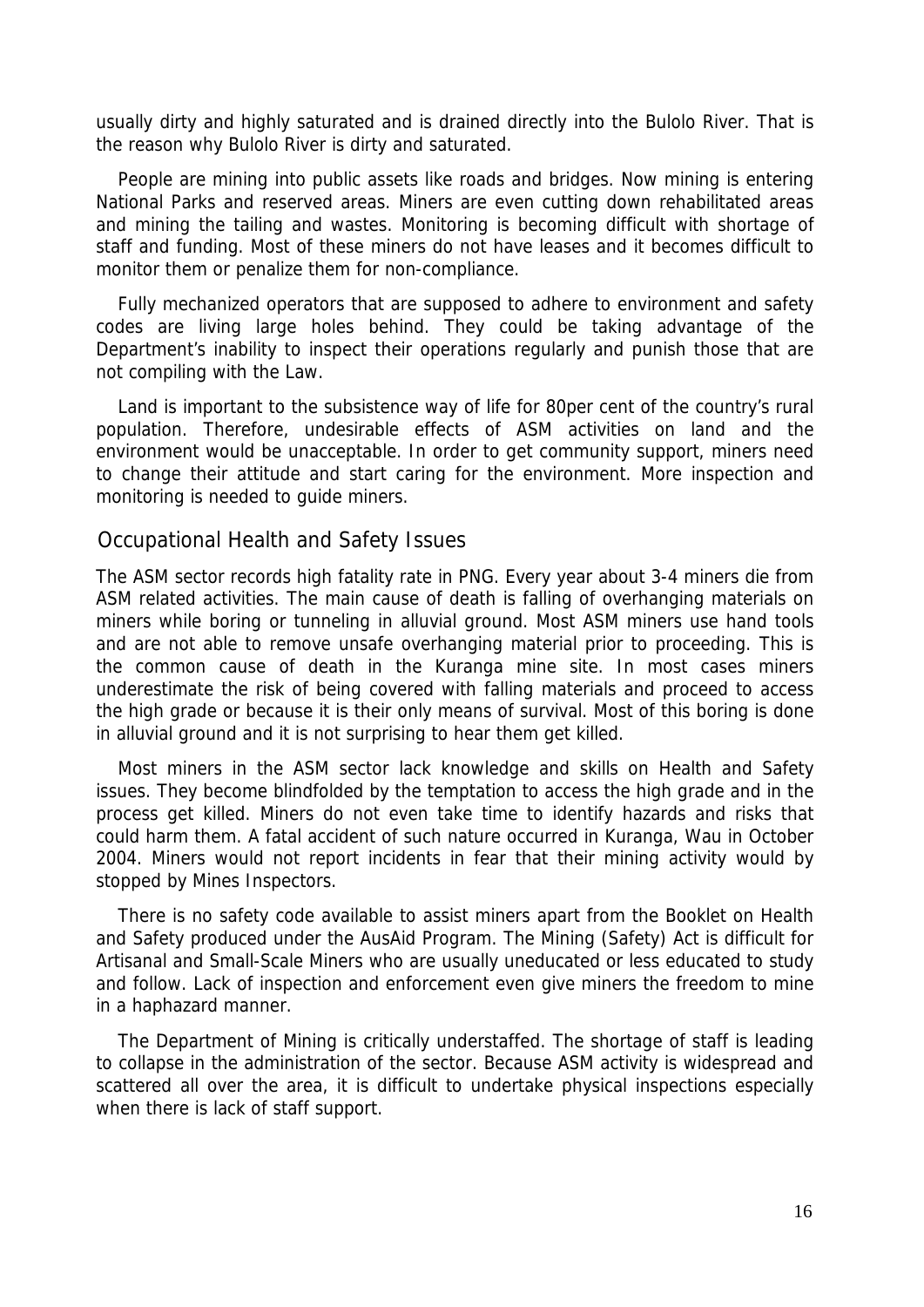### Issues Hindering Small-Scale Mining Expansion

The ASM development trend in PNG is affected by political and development issues, fluctuation of gold price and changes in laws and policies relating to the sector. Since 1888, various parts of the country were prospected and mined. Most of these areas were abandoned due to change in the various factors including gold prices, insufficient resources, remoteness and declining grades.

Quite recently in the late 1960's and early 1970's European miners left due to development on the political front when PNG was preparing for self government and independence in 1975. Following that, there was a decline in gold price that must have chased miners away and they could have ventured into other viable businesses. It is quite important that the younger generation has exposure to ASM. Otherwise, it would become difficult for him/her to get into the art of mining. When a gap is developed, there will be no transfer of skills and knowledge.

Land Access in PNG is quite difficult. Foreigners including other PNG nationals would not easily have access to any land to develop. Customary landowner consultation and approval must be sought first. Customary landowner consultation can be time consuming and expensive. Customary land in PNG is usually a group owned. The whole clan or tribe would have a say and in the process of reaching consensus delay the project. However, customary landowners want to develop their resources, but they want to make sure that they benefit from the development. That is why negotiation before reaching agreement could take more time than anticipated.

Most alluvial gold sites are very isolated. It is risky to take equipment to the site without actually establishing the resources in the area. High Mobilisation and Establishment Costs will be incurred due to unnecessary delays and unpredictable factors. That is the reason why simple non-mechanised techniques are popular because they are easy to mobilize and discard when mining is completed. No maintenance or parts would be needed for non-mechanised techniques.

Access to Finance and Equipment is equally difficult for a Papua New Guinean. Financial organizations do not like to lend money to artisanal and small-scale miners. Therefore, when miners ask for loan to undertake mining they would be reluctant to lend. Poor resources definition makes it difficult for miners to project their future cash flows to present to financers.

Most ASM population lacks the capacity to move into entrepreneurships. Most of them have less or no education. They are satisfied with earning additional income to sustain their livelihood. They lack technical and management skills demanded by mechanised operations. Therefore, more people are involved utilizing non-mechanised techniques because it is the easiest and most convenient option to them.

People from Maus Kuranga in Wau say that they are able to prospect and choose the most idle locations containing alluvial gold deposits, but they are not able to estimate the average gold grade and the total resource. They fear tying themselves to bank loans that they are not able to repay. That is one of their reasons why they do not seek financial services. Most people just mine for the day's consumption and could not afford to accumulate gold and sell it at a later date.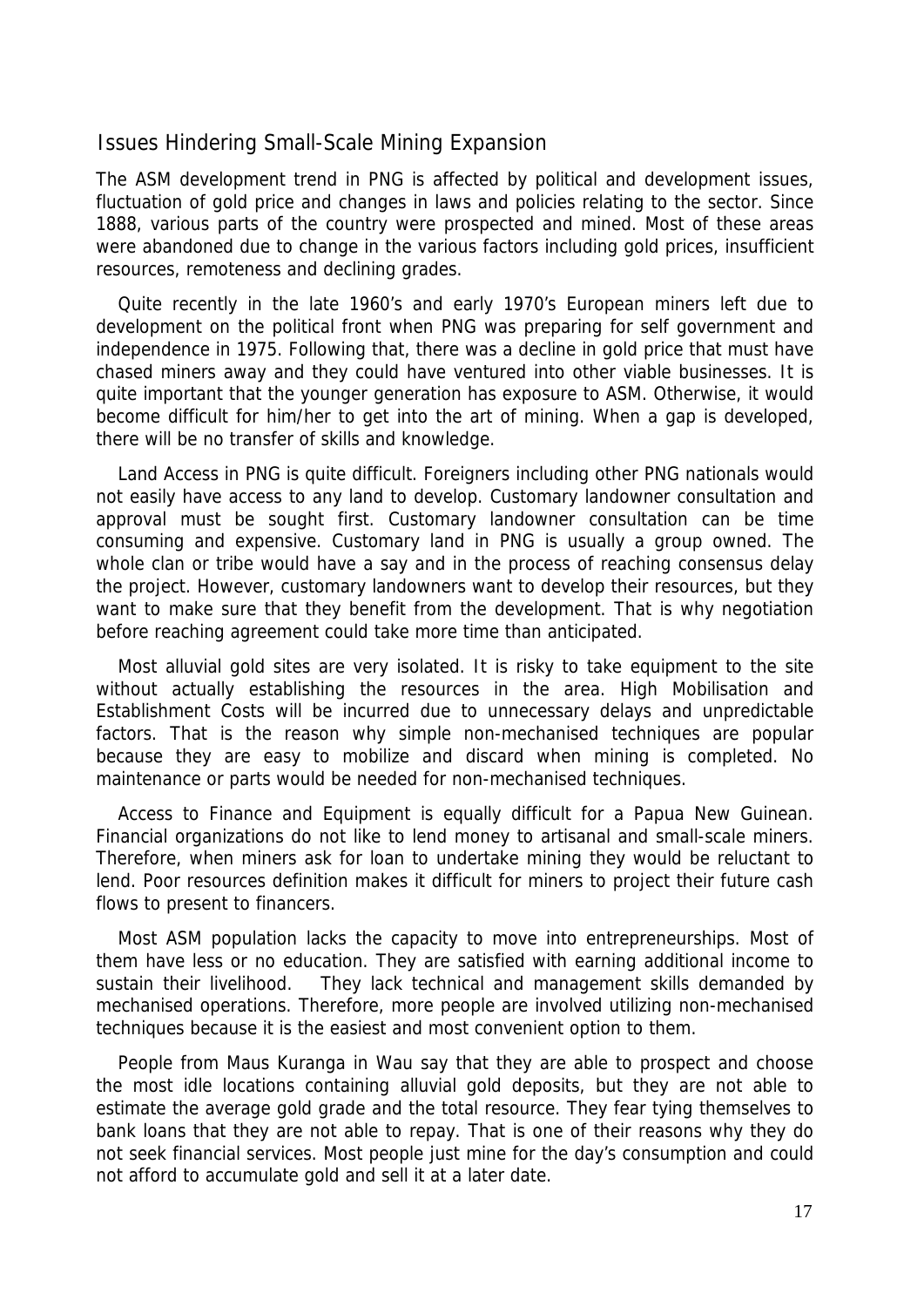Some of them earn a lot of money from mining, but it is wasted on alcohol and gambling. The money is not used to improve livelihood or upgrade mining techniques. This type of behaviour is working against the government's objective to use ASM to develop rural economy and improve living standards. Most educational awareness is needed to correct such behaviour.

Miners in Edie Creek and Kaindi areas of Wau earn up to K100,000 in one year when they strike gold veins. Some of them became millionaires and bought many businesses and assets. However, due to poor management and social and cultural factors they are broke now.

Government Support has been on the decline and this is becoming critical. If this continues, there will be total collapse in the administration of the sector. Promotional and facilitation activities will be reduced as well.

#### Key Drivers Identified for Expansion

ASM activity in the country would expand if the following issues are addressed. Land access is a concern because it takes longer than anticipated for non- customary landowner to strike a deal with landowning groups to develop small-scale mines. This is of concern to the investors who would want to employ fully mechanized small-scale mining operations. Resources are limited and investors cannot afford to delay projects. Therefore, there is a need for standardizing the approach that landowners and developers should take which must be efficient and compromising. Similar approach should be taken for non-customary landowners engaged in non-mechanised techniques.

Security of tenure is also a concern and this is also associated with poor resource identification. Some leases that investors mine are 5 hectares or less. These areas have history of alluvial gold mining activity, but because there is inadequate knowledge available about the grade and the total resources, investors are actually taking a risk. This risk can be reduced if government support is provided by way of sampling and grade ascertaining. It would even assist if landowners are assisted to organize themselves and secure leases on viable grounds on the advise of government geologists before investors are attracted to develop it.

It is obvious at present that majority of the people engaged in ASM activities in the country have less or no education. They mine to sustain livelihood. When miners mine a rich ground and make more money, in most cases, they would spend all that proceeds on non-essential consumptions. There is no drive among this group of miners to venture into entrepreneurship. Most miners especially in the Mt. Kaindi area in Wau do not send their children to school as well.

Having more of these groups of people armed with simple mining techniques and engaged in the activity can contribute significantly to the economy of the country. However, to establish a more sustained sector the educated and skilled persons in PNG need to be attracted to venture into ASM. The target group includes experienced miners from large scale mining operations and people with technical and vocational skills. Allowing access to land by non-customary landowners can create useful opportunities for the local community to learn from their close participation with the investors who are usually skilled.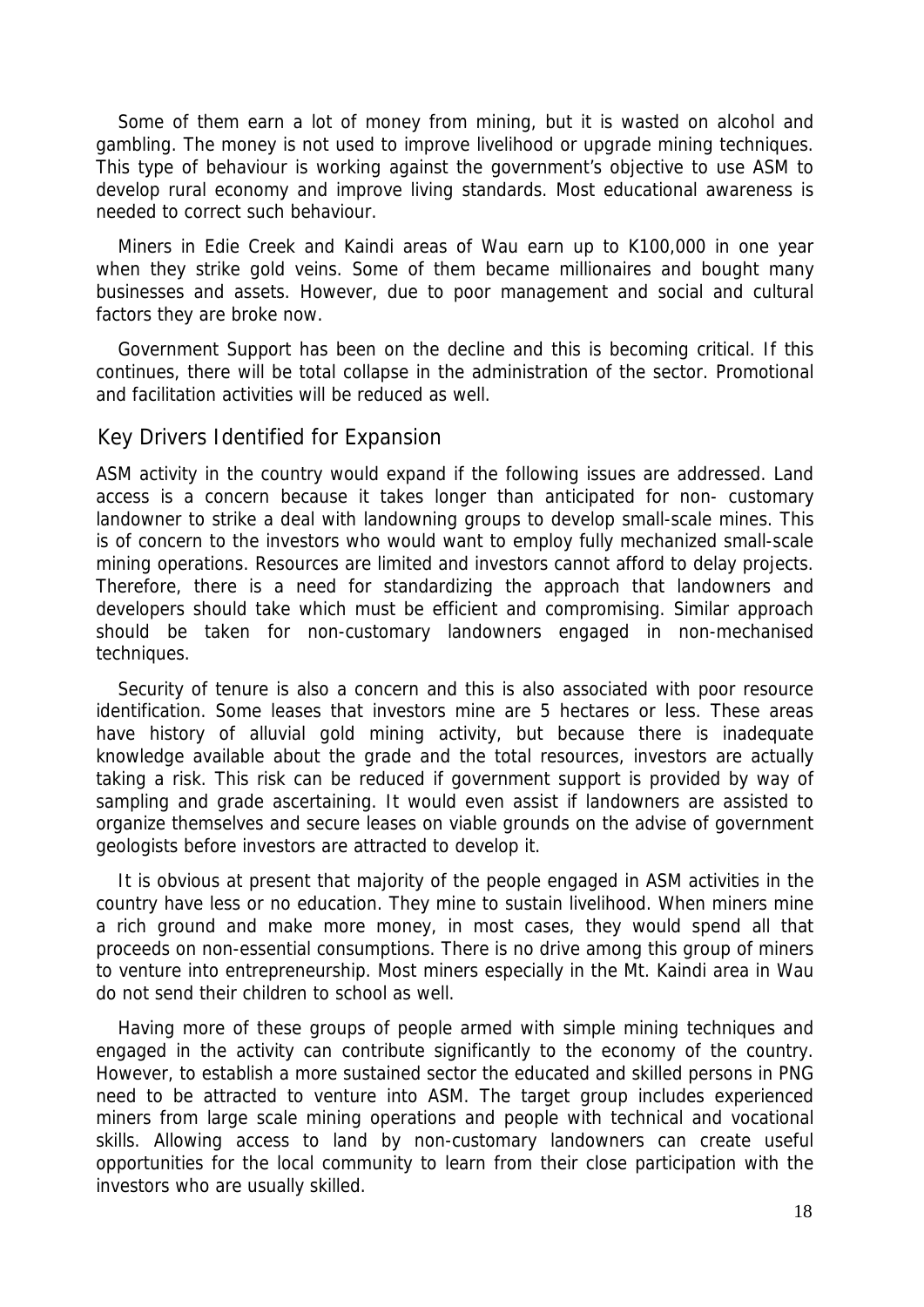Clear guideline is needed on how landowners should participate and benefit from ASM activity. Since landowners are handicapped with lack of expertise and capital we need to establish a clear guideline on how both parties should reach agreement. We also have non- customary landowners engaged in artisanal mining activities using nonmechanised techniques. The customary landowners regard this as an unacceptable mining activity on their customary land. We still need to accommodate these groups of people for the benefit of both parties.

Financial Resources is another important factor, but the miners need to have the drive to go into entrepreneurship and save money so that financial assistances would be provided. All lending institutions would want their loan repaid with interest within specific period. That would mean that miners would need to have some confidence in the resources that is available to them to mine and repay the loan and create wealth.

The level of funding would also depend on the scale of operations. It may not be possible to secure funding within the country to start fully mechanized operations. However, funding in terms of equipment leasing or monetary assistance to upgrade a small-scale mining activity from non-mechanised operation to semi-mechanised within the K50,000 mark could be available. However, at the same time financers would be interested to know that the loan is well secured and within income of the borrower.

Personal capacities of miners need to be built in order to expand the sector. Mining training will not be restricted to mining techniques alone as in the past. Instead we need to train people in all aspects to control and manage their destiny. Miners need to be equipped with additional skills in business and management, health and safety, environment and negotiation and dispute settlement skills as well.

Landowner Participation is very important. To begin with, it is fair to say that if customary landowners are not happy, there is no mining. This obstacle needs to be changed into opportunity by either building capacities of customary landowners to become miners or provide clear guidelines for customary landowners to jointly participate and benefit in ASM activities.

Infrastructure Development should be geared towards opening up regions of resource strongholds. When road access is established through various resource centres, it would attract more investors as costs would be reduced. In PNG most alluvial gold districts are not connected by road.

Increase Land Access to potential investors would be a step forward in promoting ASM in PNG. Landowners need to be organized and registration of their customary land would ease difficulties currently faced by investors. Investors do not have the extra money to sit around and spend. As soon as they arrive at the site, they want to develop the resources. The national government through Departments of Mining and Lands and landowners are three key stakeholders that can create the environment for swift development of resources by investors on customary land.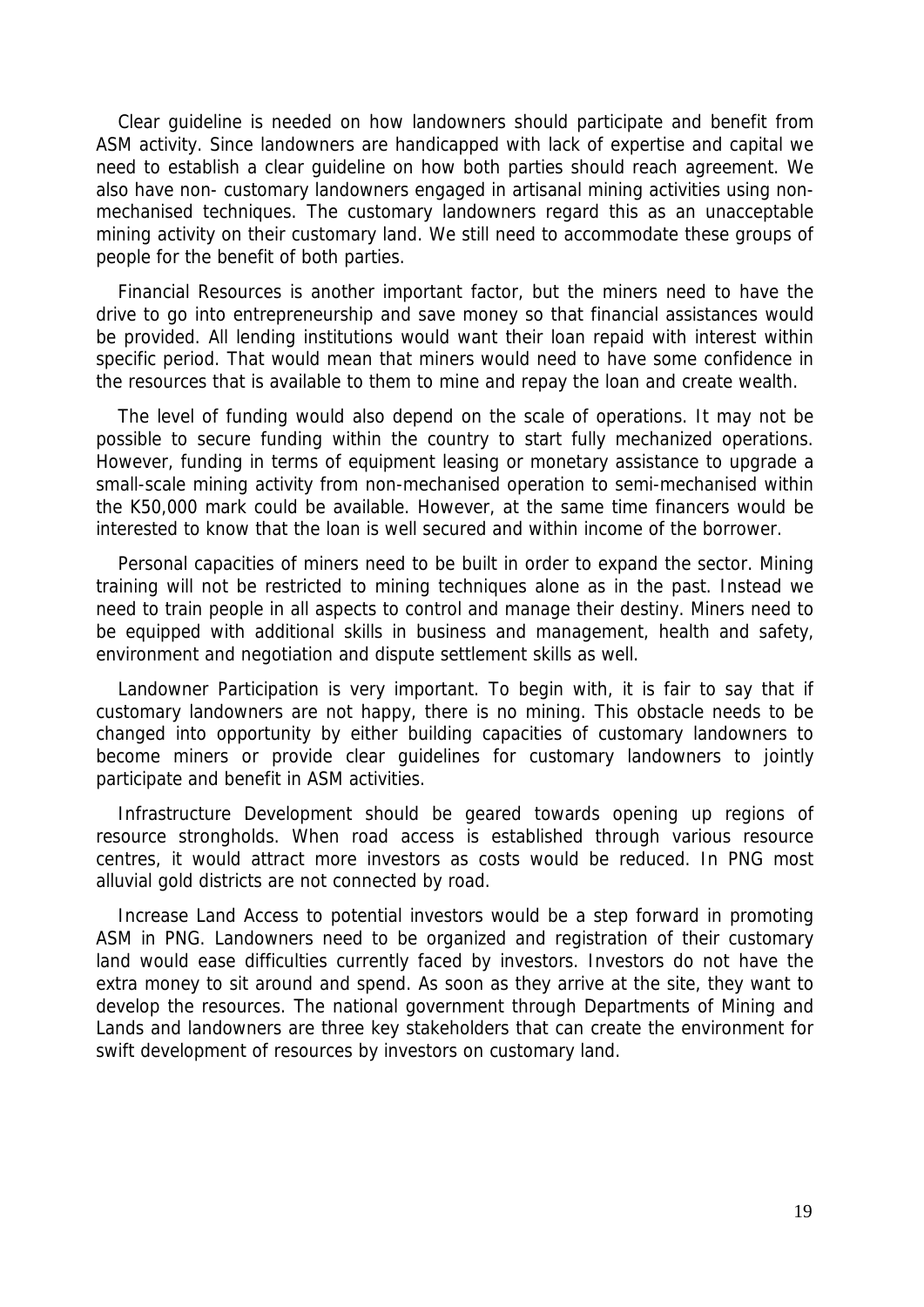## Way Forward Projects

DoM is becoming a Corporate Body called Mineral Resources Authority (MRA) soon. This will give us the flexibility to recruit more people and possibly sufficient resources to facilitate the promotion of the sector. This is not possible now because Department of Personnel Management controls the recruitment and at present there is freeze on all new recruitments. The main source of Department funding at present is from the budgetary allocation that has always been on the decline. The funding for MRA is production based levy which basically means that if the organization is efficient in facilitating mineral resources development more mines will be opened up, thus MRA receiving increased funding to perform its responsibilities.

An AusAid Project was undertaken from 1999-2001. Through that project an advisor, Geoff Crispin was based in Wau and trained local staff in planning outreach and producing educational aids. Seven booklets and videos were produced on aspects of Small-Scale Mining. Many of the booklets were sold out on a small price. When funding becomes available and more staff is recruited the teaching materials will still be used again during Outreach Programs.

JSDF Project is funded by the Japan Social Development Fund and managed by Wau Ecology Institute. The project funding is US\$468,300. Through this funding consultants under various terms of references will produce codes for OHS, Environment and provide training materials and training for selected appointees from 16 provinces around the country. This is an exercise to create network of mining communities and build capacities of miners and provincial government officers.

Sysmin Project is funded by the European Union and has allocated a grant of 6.8 million Euros to the Small-Scale Mining Branch. This money will be used to build three miners' training centres in Wau, Porgera and Wewak. There is a proposal for a Microfinance facility dedicated to assisting Small-Scale Miners with funding needs as well. A women's center will be built under the same funding in Porgera.

## Conclusion

ASM is important to rural population and contributes significantly to the economy of PNG. About 90per cent of the mining population engages in the activity to sustain livelihood needs. Another 10per cent is engaged in the activity as an entrepreneur employing semi-mechanised and mechanized mining techniques.

ASM contributes to the national economy in terms of foreign earnings and employment for the under privileged. Therefore, training and providing of financial products is important to assist the miners to increase their output. Grade ascertaining and resource estimation exercises for ASM is needed to give miners who usually have less capital some leverage and give them the confidence to venture into a scaled up ASM activity.

Corporation from all stakeholders is necessary. Landowners if they participate and get involved in the capacity building programs, they will definitely become a key partner in promoting development and expansion of the sector in PNG. All other miners need to participate in capacity building programs as those that will be provided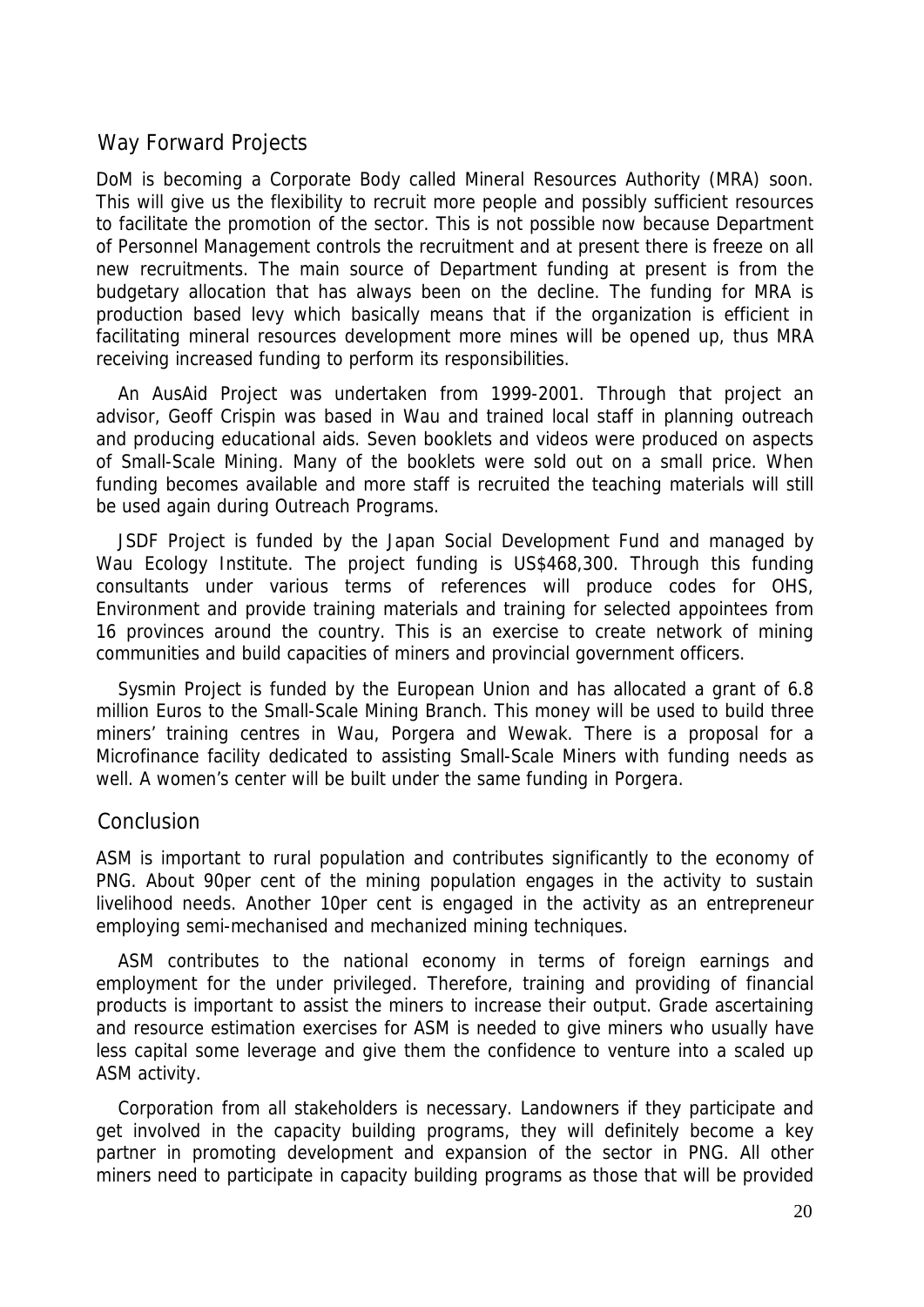through the JSDF and Sysmin Projects. Apart from mining and prospecting skills, they need additional training in management, business, law, environment, safety and conflict resolutions.

Miners need to be mindful of expectations from other stakeholders. Customary landowners are important stakeholder who would like mining to be undertaken with minimum environment pollution. They would also like to benefit from mining activities taking place on their customary land. It is important for miners to be aware that they need community support for their mining activities.

The educated and the skilled must be encouraged and attracted to venture into ASM. There is more awareness needed to attract these groups of people to participate in ASM activities.